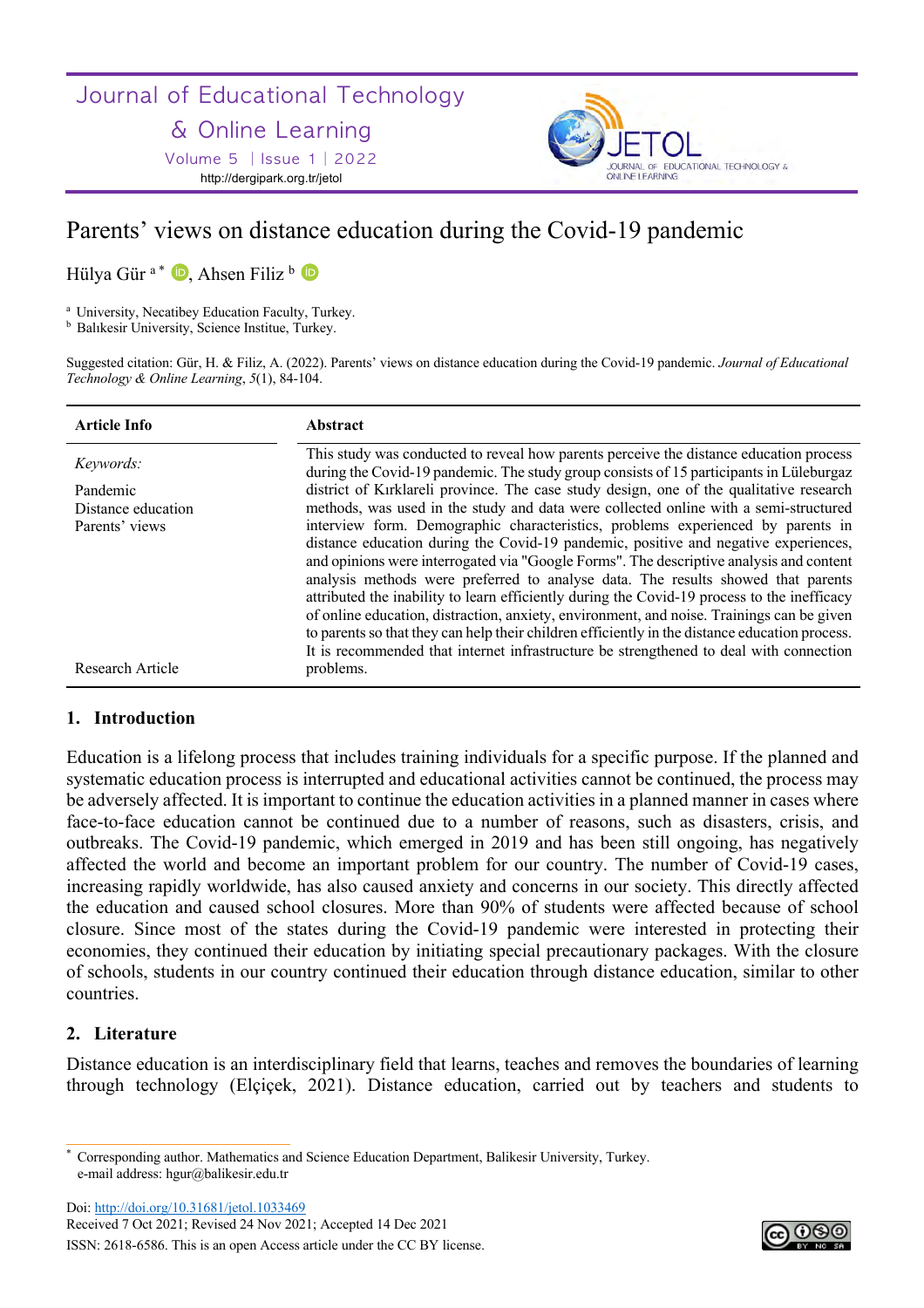communicate in different places, in the same or different time periods, is provided through television and the internet in our country (Külekçi Akyavuz and Çakın, 2020).

The idea of the distance education in Turkey was first introduced at a meeting held in 1927, and was put into practice in 1950. Studies continued rapidly after 1950, and with the growing demand for a higher education, the distance education program was initiated by the Ministry of National Education under the name of teaching by letter in 1960 (Arslan and Korkmaz, 2019). With the foundation of Anadolu University Open Education Faculty in 1982, the distance education program spread (Külekçi Akyavuz and Çakın, 2020). Today, many universities such as Anadolu University, Sakarya University, Istanbul University, Marmara University, Kocaeli University and İnönü University have distance education programs in an interactive way. The Ministry of National Education has been closely following the technological advances in the world and has led to the creation of digital educational applications such as the Fatih Project, and Education Information Network (EIN) (EBA-Eğitim Bilişim Ağı) (Bayburtlu, 2020).

During the Covid-19 pandemic, different digital learning platforms have been created and typical education practices and models have been integrated. Within the scope of Education Information Network (EIN), primary school, middle school, secondary school, high school, and university level classes are broadcast in TV channels (2020). In the EIN website, students can follow lessons and benefit from various materials and videos. In addition, they can ask questions about the subjects synchronously. Teachers give homework to students through the EIN website and hence follow their progress. Due to the current pandemic, students follow their lessons via the EIN. During the Elazığ and Van earthquakes in the past, schools had to be closed, and students continued their education through the EIN system. When the studies on distance education are examined, it is seen that there is no consensus among scholars regarding the usefulness of distance education. Bayburtlu (2020) examined the views of Turkish teachers on distance education in Turkey.

The study showed that the teachers experience some connection problems in the EIN live lesson application, the students do not adequately participate in classes, the parents are indifferent to the process, and the distance education causes screen addiction among the students. Barış and Çankaya (2016) investigated the views of academic staff on distance education. They found that being independent of time and place and providing the opportunity for repetition are some key components of distance education. However, there are some disadvantages such as the low participation rate, the lack of interaction, and avoidance of taking responsibility. In another study examining the views of science teachers about distance education in the pandemic process, it was concluded that teachers experience internet connection problems during the distance education, along with the lack of communication and low student participation. Additionally, students feel themselves inadequate and anxious due to lack of knowledge (Görgülü Arı and Hayır Kanat, 2020). In their studies, Budak and Korkmaz (2020) evaluated the Covid-19 pandemic by considering the impact of the pandemic process around the world, including Turkey. The most striking finding of the study was that there is a need to re-plan our future lives to be able to deal with pandemics and to act in line with the interests of humanity, instead of individual interests, both as countries and as humanity.

In this current study, we tried to investigate the problems experienced by parents in distance education, their positive and negative experiences and their opinions during the Covid-19 pandemic process. It should be noted that most studies in the literature examined the opinions of teachers, students, academic staff and managers during the pandemic process, but there is a limited number of studies focused on parents' opinions. Thus, this study aimed to fill this gap in the literature.

For this purpose, the following questions were asked to parent through the questionnaire (Cov19MSPIF):

1. How do you evaluate the distance education carried out in the Covid-19 pandemic period? Do you think Education Information Network (EIN) is used effectively?

2. What are the problems you experience in distance education during the Covid-19 period?

3. How did the distance education process affect your children's interest in the lesson during the Covid-19 pandemic period? How can your child's interest in classes be increased?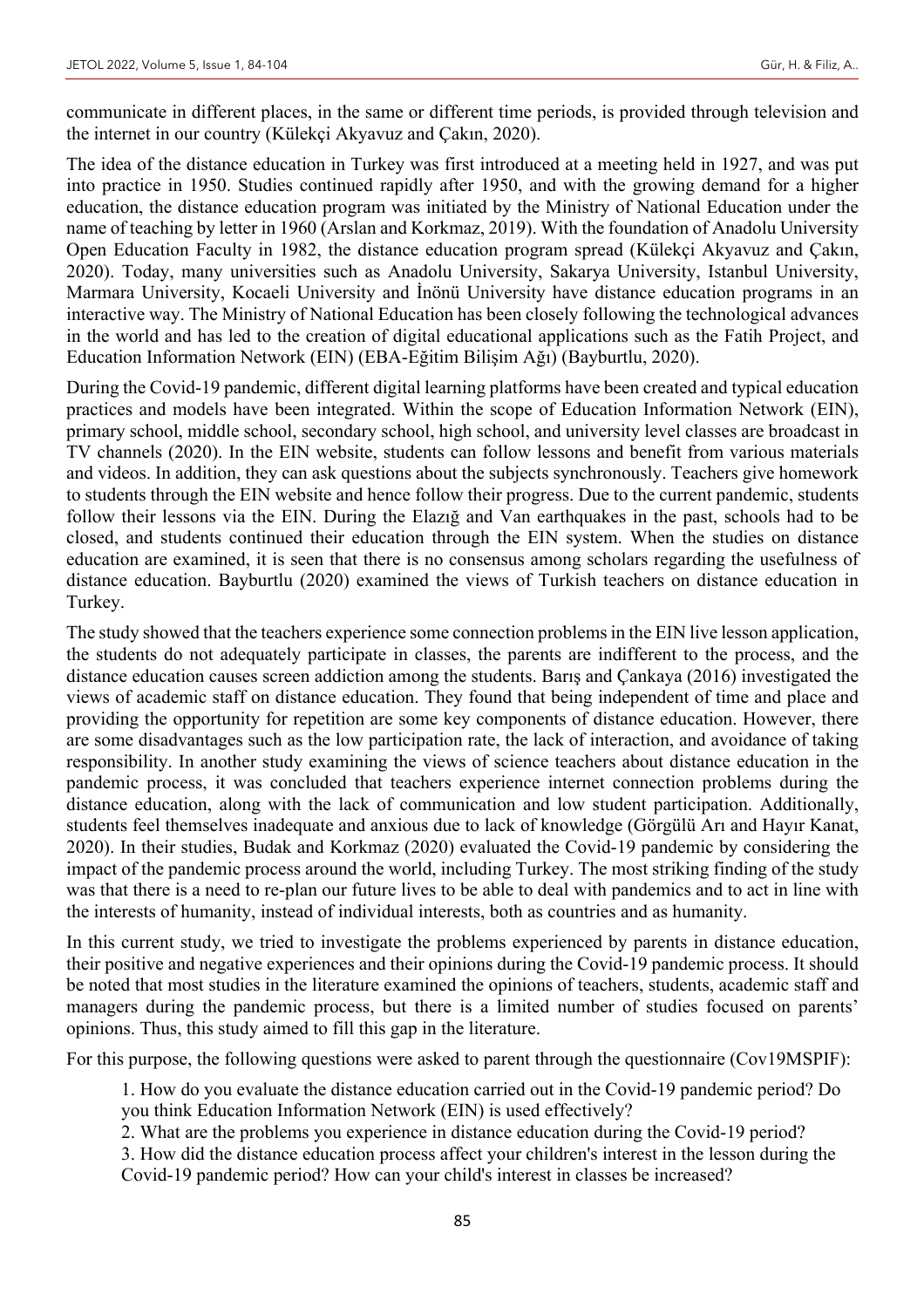4. What are the positive and negative experiences you have in distance education during the Covid-19 period?

5. Do you think the distance education process during the Covid-19 pandemic is efficient for your child? Why?

6. What are the attendance levels of your children in the distance education process during the Covid-19 pandemic period?

7. What do you think about the success of your children in the distance education process during the Covid-19 pandemic?

8. As a parent, have you contributed to your child in the distance education process? How?

### *2.1. The Significance of Research*

The closure of schools has helped to prevent the spread of disease in many ways. Students could not come together and were not in close contact, which minimized the risk of spreading and thus the spread of disease was slowed. However, the distance education model has revealed several shortcomings. Students have faced such a situation for the first time and followed the pandemic via social media. Accordingly, students have had different experiences of dealing with this situation. Ewing (2020) asserted that teachers' online instruction is more than merely imitating classroom instruction. On the other hand, the parental factor plays an important role in making sense of this process by children. For this reason, it is important how parents perceive this process as they are very close to students and reliable sources of information. The behaviours that parents display is important both to ensure that their children use technology efficiently and manage the process in a disciplined and trouble-free manner without restricting their children.

It should be noted that before the Covid-19 outbreak, parents had responsibilities such as supporting children, contributing to their studies, and meeting their social needs. During the pandemic, parents faced a situation that they have not experienced before. Because the pandemic has led to the social isolation of children from their friends, schools and routine life and caused stress, parents have had difficulty in balancing multiple responsibilities at the same time as caregivers and educators (Karpman, Gonzalez, & Kenney, 2020). It is a certain fact that the Covid-19 outbreak caused parents to have difficulties in preparing and supporting their children for a different education system, and in this process, parents have had to help their children by supporting their education at home (Aslanargun, 2007, Castro, 2015, Wadley, 2020).

# **3. Methodology**

This study aimed to analyse what middle school parents think about the effects of the Covid-19 pandemic on middle school education. There is some evidence that Covid-19 pandemic has advanced the use of virtual research methods. Also, the internet has become more accessible and the number of internet users has greatly increased, which has led to the rising popularity of virtual research in social sciences. The qualitative research could play a fundamental role in understanding phenomena such as Covid-19 by using virtual methods effectively. Thus, researchers need applicable technical expertise, validity and quality assurance mechanisms, and training on technology skills to practice virtual research enquiry.

# *3.1. Research Model/Design*

In this current study was used case study that one of the qualitative research methods (Patton, 2002). The case study is used to define, explain and evaluate the details that form single or multiple events (Büyüköztürk at al., 2017). The objective of the study is to justify how people know and make sense of their shared experiences (Creswell, 2007; Yıldırım & Şimşek, 2011).

# *3.2. Data Collecting Tools*

In Figure 1 below, the data collection process is given.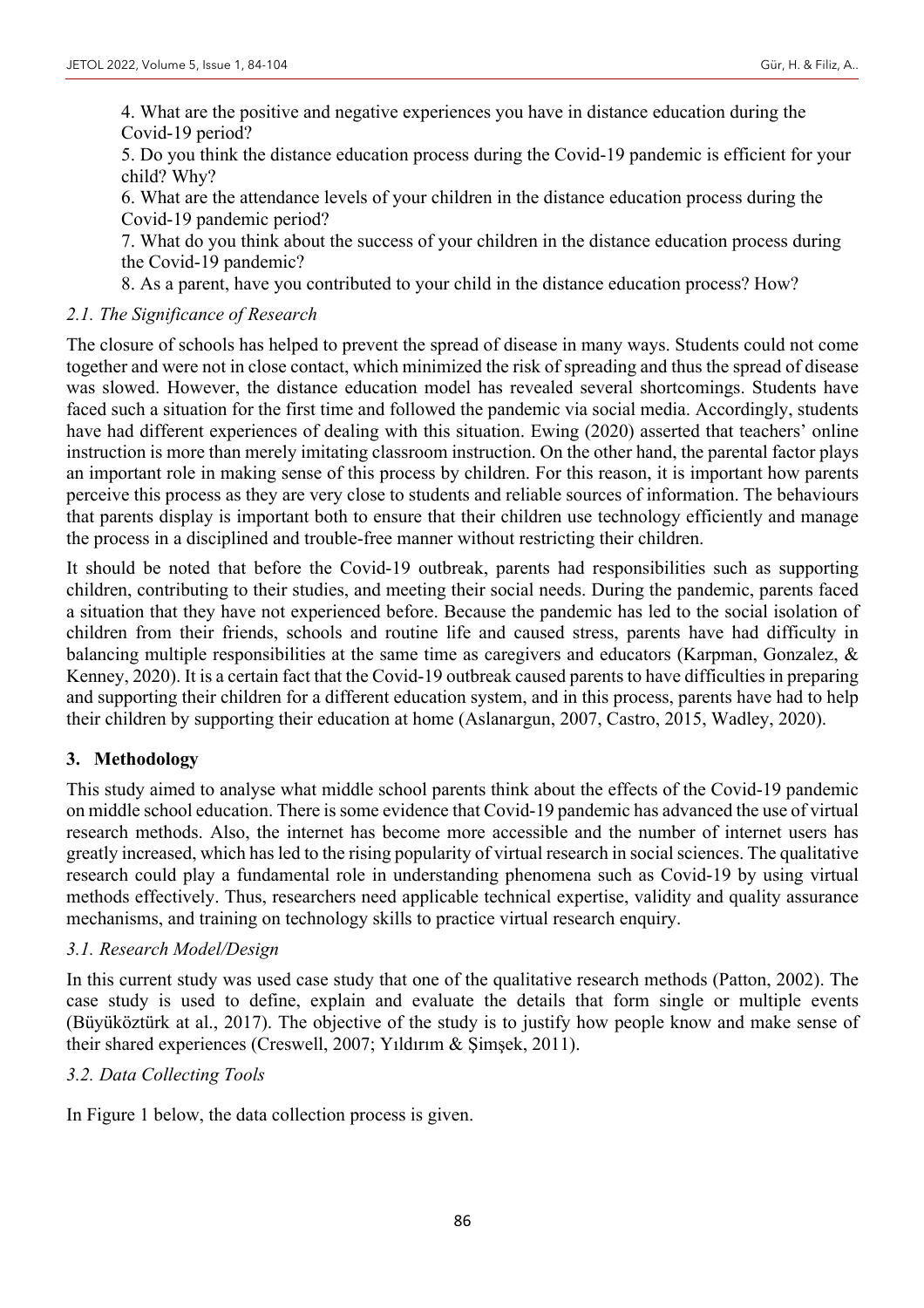

**Fig. 1.** Data collection process

As seen in Figure 1, due to the Covid-19 pandemic process, face-to-face interviews could not be conducted with all parents. Only 6 parents were interviewed face to face and the voice recordings were taken with their permission. Research questions of the Cov19MSPIF were sent to the participants via "Google Forms" and their answers were collected in this way.

#### *3.3. Study Group*

Criterion sampling, a purposive sampling method, was used to choose participants. Yıldırım & Şimşek (2011) suggested that criterion sampling is to select a sample that satisfies a set of predetermined criteria. In other words, Patton (2002) asserted that criterion sampling is a time&cost-efficient methods. The research was carried out in the Fall-Semester of 2020-2021 academic year, while the Covid-19 outbreak was ongoing, in district of Kırklareli Province. The study group of this research consisted of 15 parents. They were participated voluntarily.

#### **Table 1.**

| Information on demographic characteristics of participants |  |
|------------------------------------------------------------|--|
|                                                            |  |

|        |           | Frequency | Percent $(\% )$ |  |
|--------|-----------|-----------|-----------------|--|
| Gender | Female    | 10        | 67              |  |
|        | Male      | J         | 33              |  |
| Age    | $25 - 35$ | -         | 47              |  |
|        | 36-45     |           | 33              |  |
|        | $46 - 55$ |           | 20              |  |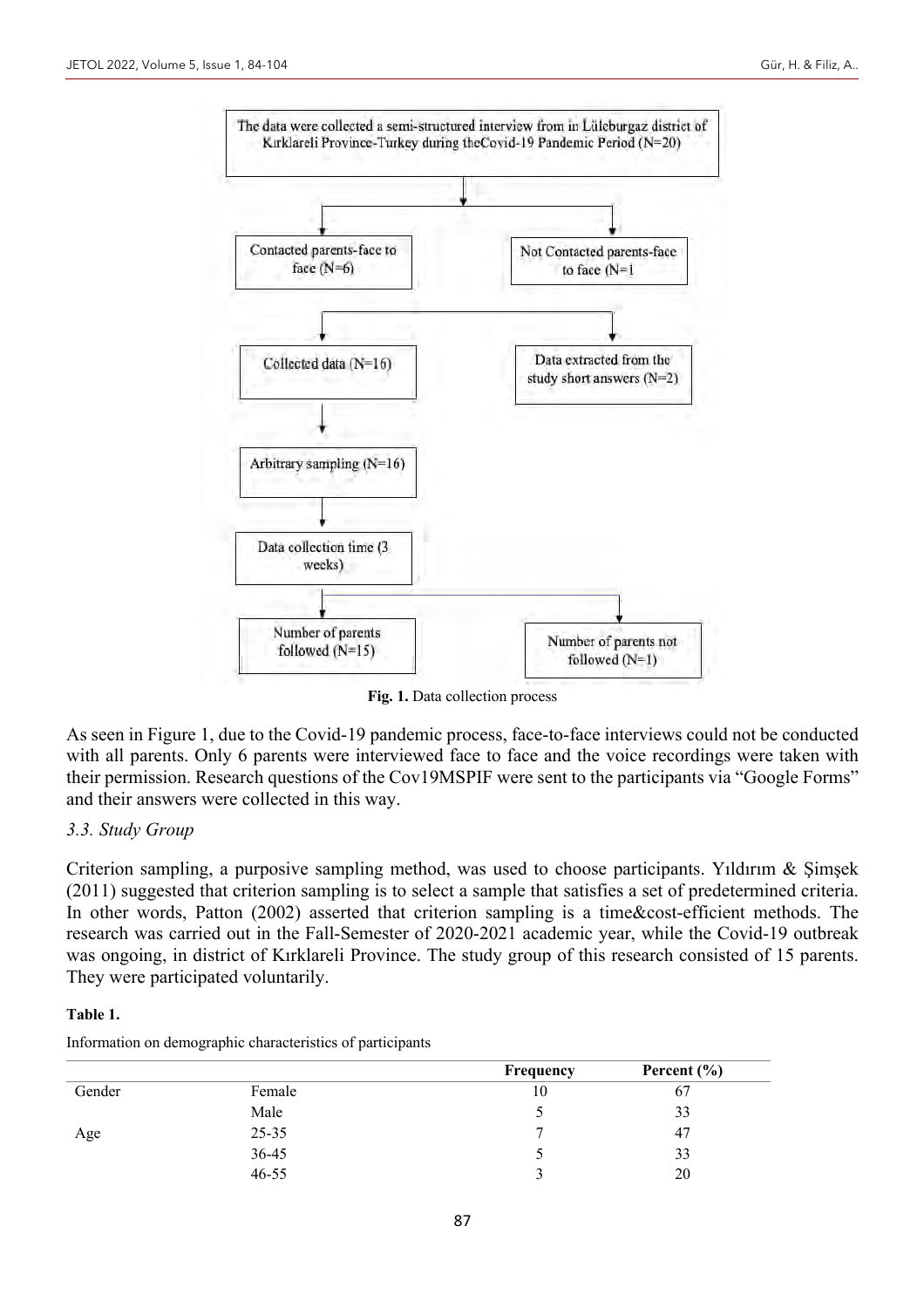| <b>Education Status</b> | Primary School Graduate   |   |    |  |
|-------------------------|---------------------------|---|----|--|
|                         | Secondary School Graduate |   |    |  |
|                         | High School Graduate      | 4 | 26 |  |
|                         | University Graduate       |   | 47 |  |
|                         | Master-Doctorate Graduate |   |    |  |
| Number of Siblings      | <b>One</b>                |   | 33 |  |
|                         | Two                       | 8 | 54 |  |
|                         | Three and above           |   |    |  |

As seen in Table 1, of the parents, one had a primary school degree, two had a secondary school degree, four had a high school degree, seven had a bachelor's degree, and one had a master's degree. Also, five had one child, eight had two children and two had three or more children. The study was conducted by selecting an easily accessible case sampling. Information on the demographic characteristics of the participants forming the study group is given in Table 1. The selection criteria for parents were: (1) having a child who is a middle school student, (2) being in contact with middle school teachers and providing education to their children, and (3) being voluntary to participate in the study. The sample consisted of 15 middle school parents (10 female, 5 male). In the present study, data were collected by a semi-structured interview form. The semi structured form was developed by the researchers.

The first part of the interview form consists of information about the demographic characteristics of the participants; the second part includes the problems experienced by parents in distance education during the Covid-19 pandemic, along with their positive and negative experiences and opinions about this process. These questions are how parents evaluate distance education in the Covid-19 pandemic period, whether the Education Information Network (EIN) is used effectively or not, what kind of problems they experience in this process, whether their children are interested in classes, how often their children participate in classes, how the academic achievement of their children are and what their positive and negative experiences are. Additionally, they are asked about their contributions to the distance education process.

As stated by Saumure & Given (2008), when non-verbal communication tools on the internet are used, the analysis and interpretation of the data obtained from them is difficult. Semi-structured interviews were conducted to determine what middle school parents think about the effects of the Covid-19 pandemic on middle school education. Within this scope, a Covid-19 Middle School Parent Interview Form (Cov19MSPIF) were developed. The Cov19MSPIF consisted of seven items. All items are open-ended questions which are easy to understand. Two expert middle school teachers and two field educators were consulted. The form was revised based on their feedback. A pilot study was piloted with three middle school parents, and the form was then completed based on their comment on clarity, expressing, significance, and understanding (see Appendix A: "Middle School Parents Interview Form (Cov19MSPIF)").

However, there are some disadvantages of using internet or computer technologies. In this study, some parents refused to participate due to the lack of adequate computer skills. Diverse socioeconomic status, gender, and other factors may have deterred individuals from using internet and digital technologies that were necessary to conduct a virtual research. Due to the Covid-19 pandemic process, face-to-face meetings could not be held with all parents. Thus, the data of Cov19MSPIF has been obtained through "Google Forms".

# *3.4. Data Analysis*

In the research, the data were gained through Cov19MSPIF-semi-structured interview questions. Descriptive analysis and content analysis methods were preferred to analyse the data. In the descriptive analysis method, the data obtained by various research methods are arranged, interpreted, and evaluated by providing clear descriptions in accordance with the logic. In addition, while reflecting the opinions of the interviewees, mostly direct quotations were used to draw attention (Görgülü Arı & Hayır Kanat, 2020). Therefore, the standards and ethics of the Virtual Qualitative Research are considered in the study.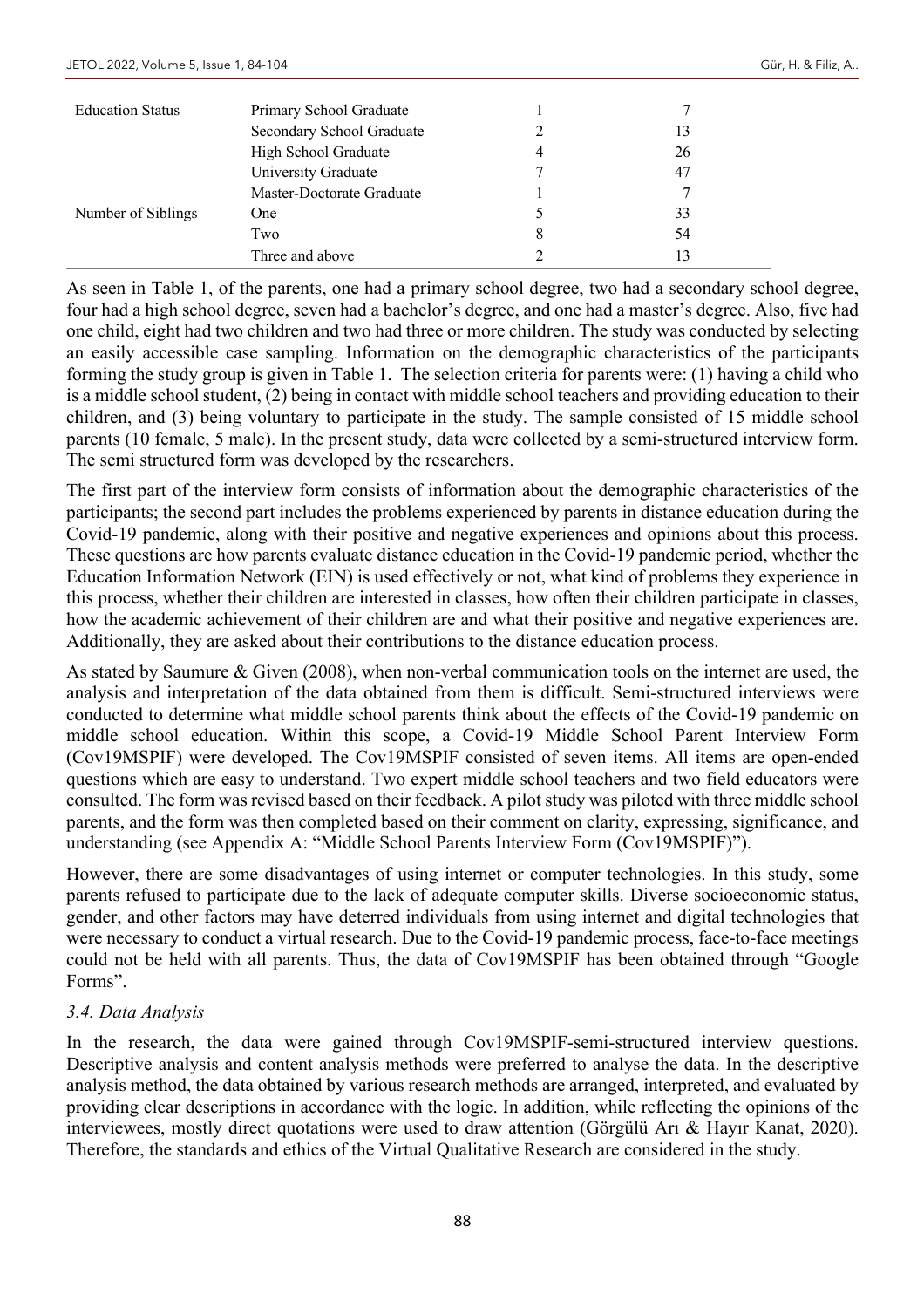First, all answers for the Cov19MSPIF were collected online and transcribed. Second, codes were developed. While the data obtained via content analysis are explained through different concepts and relationships, concepts, themes and codes can be determined in advance or created and explained during the analysis (Cohen, Manion & Morrison, 2007, Sakarya & Zahal, 2020). Participants were assigned pseudonyms (V1, V2, … etc.) to ensure confidentiality and to protect their anonymity. Then the coders followed a general coding structure to start but kept an encoding log to convey the necessary changes in structure throughout the coding process. Next, the researchers conducted a thematic analysis using a semideductive approach based on the coding scheme and met weekly to discuss coding decisions and ensure inter-rater reliability (Braun & Clarke, 2012). Thus, researchers decided the differences by consensus (Campbell, Quincy, Osserman & Pedersen, 2013).

### *3.5. Validity and Reliability*

In order to taken into account, the validity and reliability of the study, content validity was implemented by obtaining the opinions of three field education experts. Each participant was called and asked whether the information in the interview form belonged to them and whether there was anything they would like to add, and thus reliability was ensured. In addition, a code was given to each participant and the data were analysed through the codes. Moreover, the inter-rater reliability calculation formula of Miles & Huberman (1994, p.100) "Consensus / (Consensus + Disagreement) x 100" was utilized to determine the reliability. As a result of the calculation, the reliability was found to be 88%. Third, categories and themes were determined based on a literature review. The codes were assigned to those categories and themes. Afterwards, the data were analysed using inductive analysis. Fourth, the themes, categories, and codes were tabulated and interpreted. Data were analysed using inductive content analysis. Participants were interviewed, and then, the interviews were transcribed. A total of three independent researchers encoded the transcripts and notes. They developed themes, categories, and codes. They identified the parts on which they agreed and disagreed and discussed those parts to reach a consensus.

#### *3.6. Research Procedures*

Themes, categories, and codes were presented in tables. Direct quotations were used to provide an accurate and coherent picture of participants' views and to allow readers to easily analyse and interpret the findings (Miles & Huberman, 1994). The answers given by the parents to the Cov19MSPIF were transformed into themes through content analysis and interpreted accordingly.

Themes in question were organized according to research questions. Then they were divided into four categories by the researchers, which means that parents' comments about research problems were coded into four main conceptual themes: personal barrier, technological barriers, distance-related barriers, educational barriers (Figure 2.)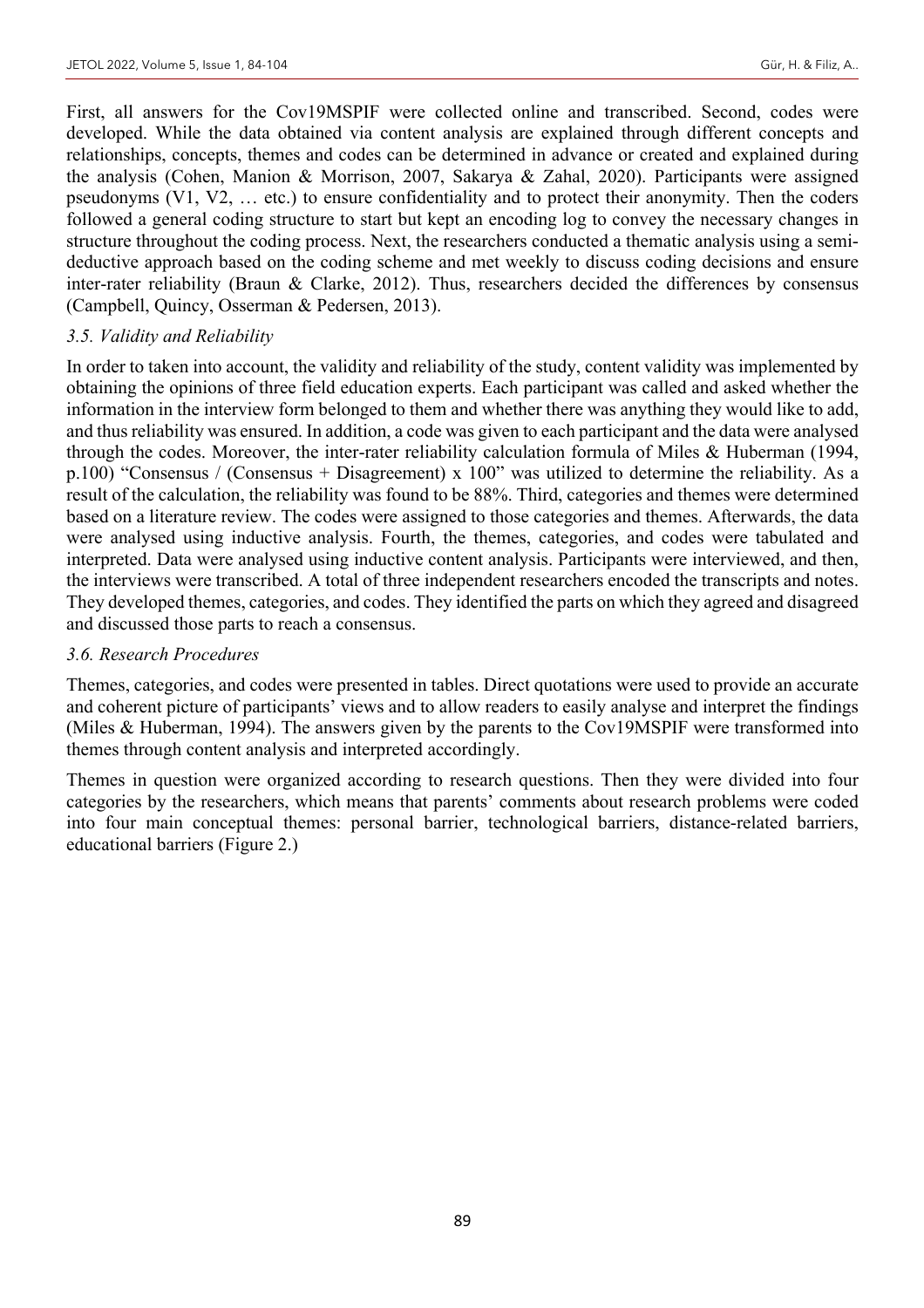

**Fig. 2.** Themes and subthemes identified regarding parental views on research problems that were coded into four main conceptual themes and sub themes.

- The first theme is personal barriers, and its sub-themes are lack of education and distraction caused by the environment.
- The second theme is technological barriers and its sub-themes are lack of infrastructure and software.
- The third theme is distance-based barriers and its sub-themes are difficulties in distance education and restriction of social life.
- The fourth and the last theme is the barriers stemming from the educational system and its subthemes are less class time, non-compulsory attendance and lack of effective learning.

In this study, we collected the data through the Cov19MSPIF from 20 parents (Figure 1). One person was excluded as she could not be contacted. Two people were excluded because they gave inadequate answers to the questions such as "No, Yes, Positive or Negative". Another person was excluded as she did not give any clear answers to the questions asked, and one person was excluded because she could not be followed in the process.

# *3.7. Findings and Discussions*

In this section, research findings should be explained by benefiting from related literature.

Accordingly, the answers to the eight research questions directed to the parents participating in the research are explained in the tables below. The reliability of the research findings was supported by directly quoting the responses of the participants to the interview questions.

# *Parents' Views Regarding Whether Education Information Network (EIN) Is Used Effectively or Not*

The parents who participated in the study were asked how they evaluated the distance education during the Covid-19 pandemic period and what they thought about the effective use of the Education Information Network (EIN). The frequency distribution of the answers given by the parents to this question is given in Table 2.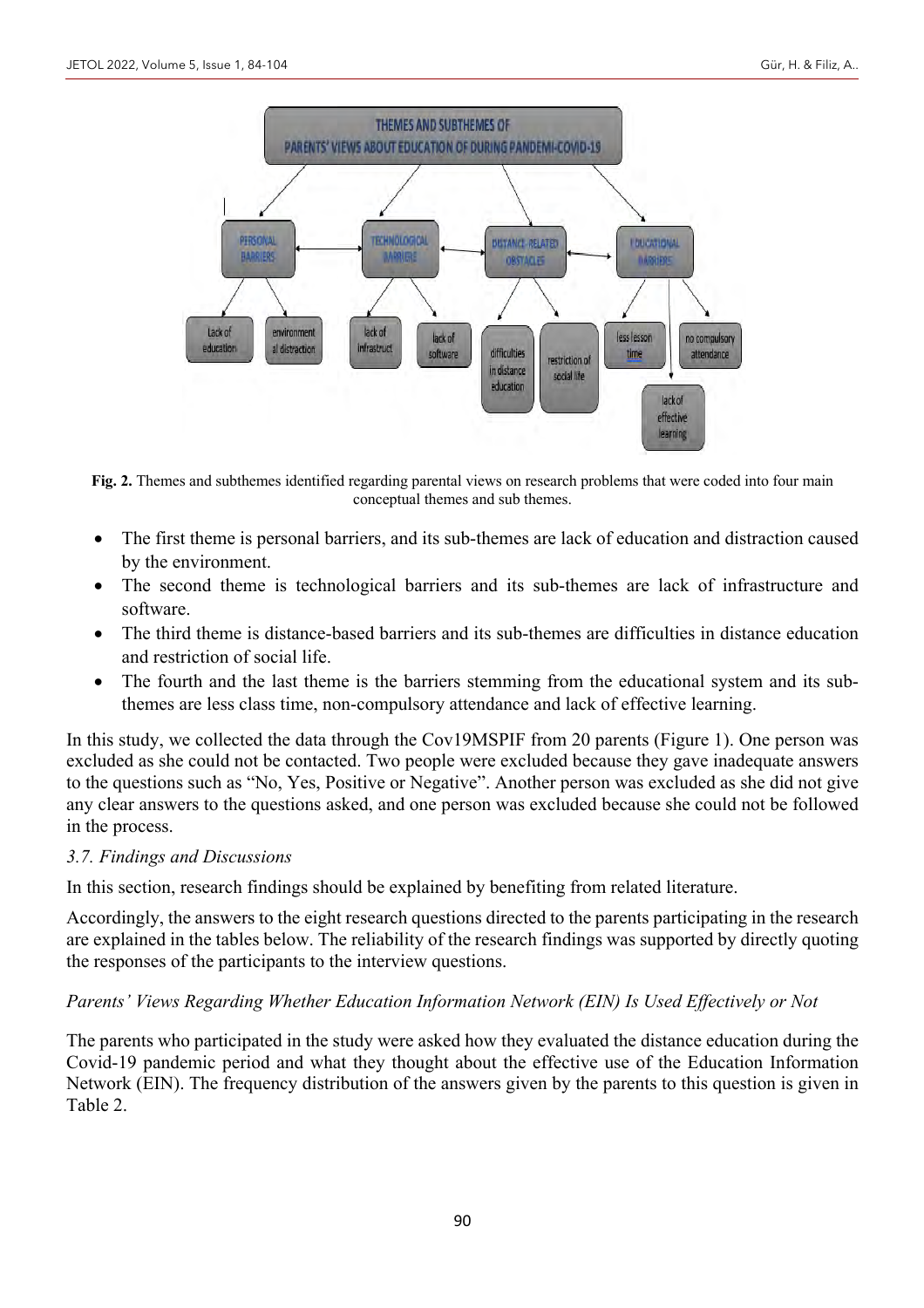#### **Table 2.**

Frequency distribution regarding whether EIN is used effectively or not

| How do you evaluate the distance education carried out in the Covid-19 pandemic<br>period? Do you think Education Information Network (EIN) is used effectively? |  |
|------------------------------------------------------------------------------------------------------------------------------------------------------------------|--|
| Used effectively                                                                                                                                                 |  |
| Not much effect                                                                                                                                                  |  |
| Not effective at all                                                                                                                                             |  |

When Table 2 is examined, 11 of the 15 participants did not find Education Information Network (EIN) effective at all, 3 of them thought that it did not have much effect, so it was used occasionally and one thought that it was used effectively.

- The answers given by the parents participating in the research to the first question are presented below by quoting directly.
- The distance education process entered our lives in a very short time. Therefore, we experienced many problems caused by the application. We cannot use the EIN effectively. The electricity is sometimes cut off, so is the internet connection.  $(V.1)$
- Face-to-face classes were more beneficial than online classes. Classes are underestimated in distance education. The EIN is not used effectively. (V.4)
- The EIN is not used effectively. While using the EIN, students only use it for homework and the activities in the lessons are incomplete because they do not study properly. Full learning cannot be achieved. (V.7)

# *Parents' Opinions on the Problems Experienced in the Distance Education Process during the Covid-19 Pandemic Period*

As a second question, the parents who participated in the study were asked what kind of problems they experienced during the Covid-19 pandemic period in the distance education process. The frequency distribution of the answers given by the parents to this question is given in Table 3.

#### **Table 3.**

Frequency distribution regarding problems experienced during the covid-19 pandemic distance education process

| What are the problems you experience during the Covid-19 pandemic distance |   |
|----------------------------------------------------------------------------|---|
| education process?                                                         |   |
| Connection problem of EIN live lesson app                                  | 8 |
| Focus problem on live lessons                                              |   |
| Internet and power failure                                                 |   |
| Inability to see the screen clearly in the live lesson                     |   |
| Connection problem and lack of communication                               |   |
| Short duration of live lessons                                             |   |
| Participation in live classes is not compulsory                            |   |
| Distraction due to noise                                                   |   |

When Table 3 is examined, it is seen that the most common problem during online classes is the internet connection. This is followed by internet and power outages, along with distraction due to noise. Other problems are as follows: the difficulty in focusing on the lessons, the inability to see the EIN screen clearly, the duration of lesson being short, the participation not being compulsory, and the lack of interaction between the teacher and the student.

The answers given by the participants to the second question regarding the problems encountered are presented below by quoting directly.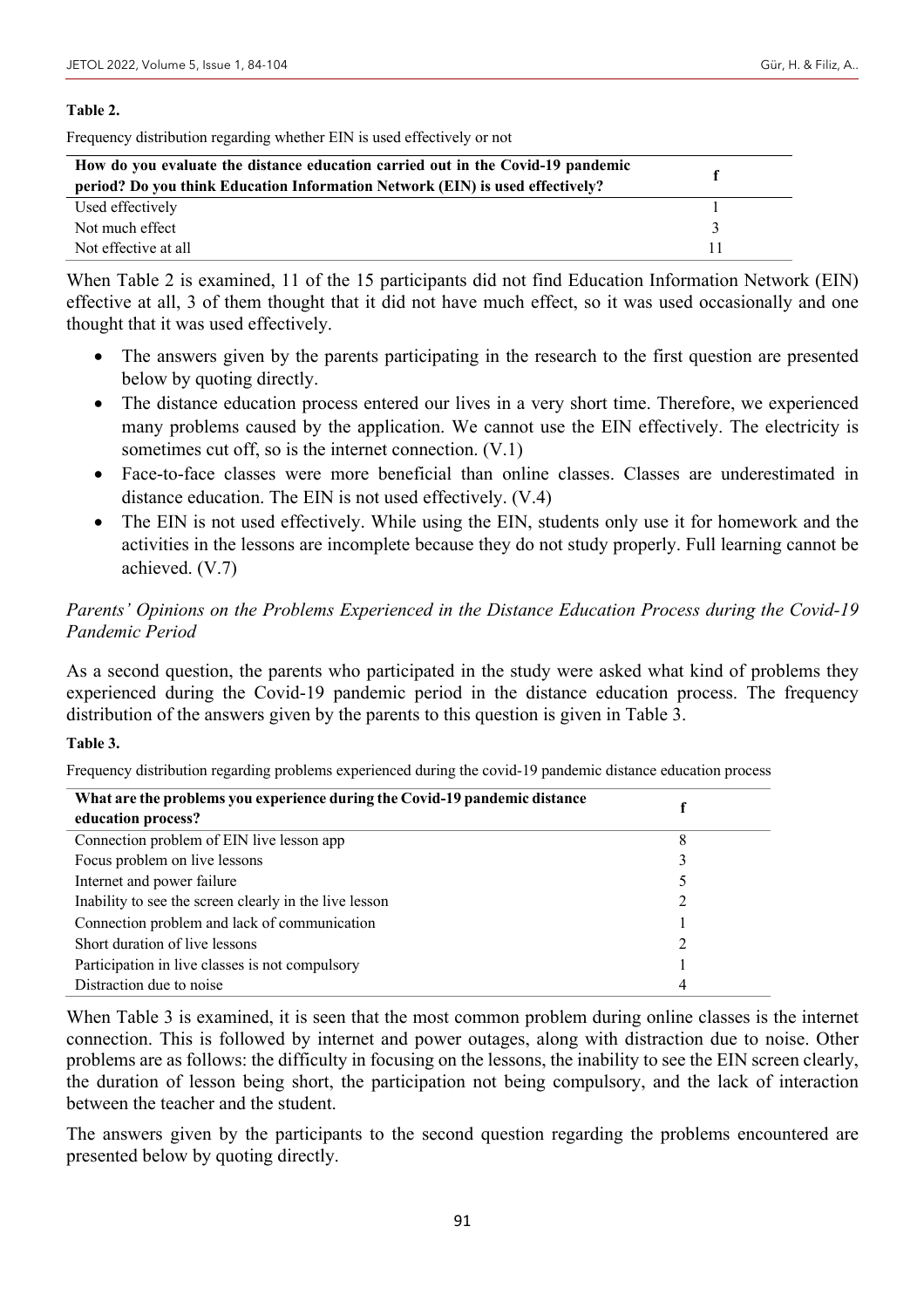- There were six lesson hours a day, but my child never attended to all six lessons, either because of the system fails or disconnection. Even if the class started, the duration of lessons was very short. The first 5 or 10 minutes were wasted waiting for participants. Since the time was short, children could not have the opportunity to ask questions, so they did not learn effectively. (V.8)
- The problem we experienced the most was not being able to pay attention to the lesson due to environmental noises. My child could not focus because of noises coming from outside. (V.11)
- I found it difficult to get my child to attend to the classes since it was not compulsory to attend the classes. He was reluctantly listening to the lessons. When the electricity was cut, the internet connection was lost, and therefore he was not able to follow the classes properly. (V.9)

# *Parents' Views Regarding the Interest of Children in the Course of the Covid-19 Pandemic Period Distance Education Process*

The third research question was "How did the distance education process affect your children's interest in the lesson during the Covid-19 pandemic period? How can your child's interest in classes be increased?" The frequency distribution of the answers given by the parents is given in Table 4.

#### **Table 4:**

Covid-19 pandemic period of distance education process regarding children's interest in lessons

| How did the distance education process affect your children's interest in the<br>lesson during the Covid-19 pandemic? How to help your child get motivated? |   |  |
|-------------------------------------------------------------------------------------------------------------------------------------------------------------|---|--|
| Low interest in attention deficit                                                                                                                           | b |  |
| His interest decreased due to anxiety about the grade                                                                                                       |   |  |
| Interest decreased due to lack of communication                                                                                                             |   |  |
| Student's interest decreased due to focusing problem                                                                                                        | 4 |  |
| Student's interest decreased because he could not teach himself                                                                                             | 4 |  |
| Student's interest decreased due to surrounding sounds and noise                                                                                            |   |  |

When Table 4 is examined, it was seen that the distance education process affected students negatively. These negative effects included the following: the lack of attention, inability to fully understand the subject, anxiety about grades, difficulty in focusing on the lesson, lack of communication, and environmental noises.

The responses of the participants to the fourth question are presented below by quoting directly.

- When there is a new course book, lesson or computer, classes may be more interesting. However, it was not similar to face-to-face education, even a slight noise was enough to distract my child. So, his attention was quickly lost. (V.15)
- He could not concentrate on the lesson. Since the lesson times were limited, he could not take notes. Active participation could have been achieved as students were not given enough time to take notes and ask questions. I think his interest could have been increased by giving more time. (V.11)

# *Parents' Opinions Regarding Positive and Negative Experiences in the Distance Education Process During the Covid-19 Pandemic Period*

The fourth question was "What are the positive and negative experiences you have in distance education during the Covid-19 period?" The frequency distribution of the answers given by the parents is given in Table 5.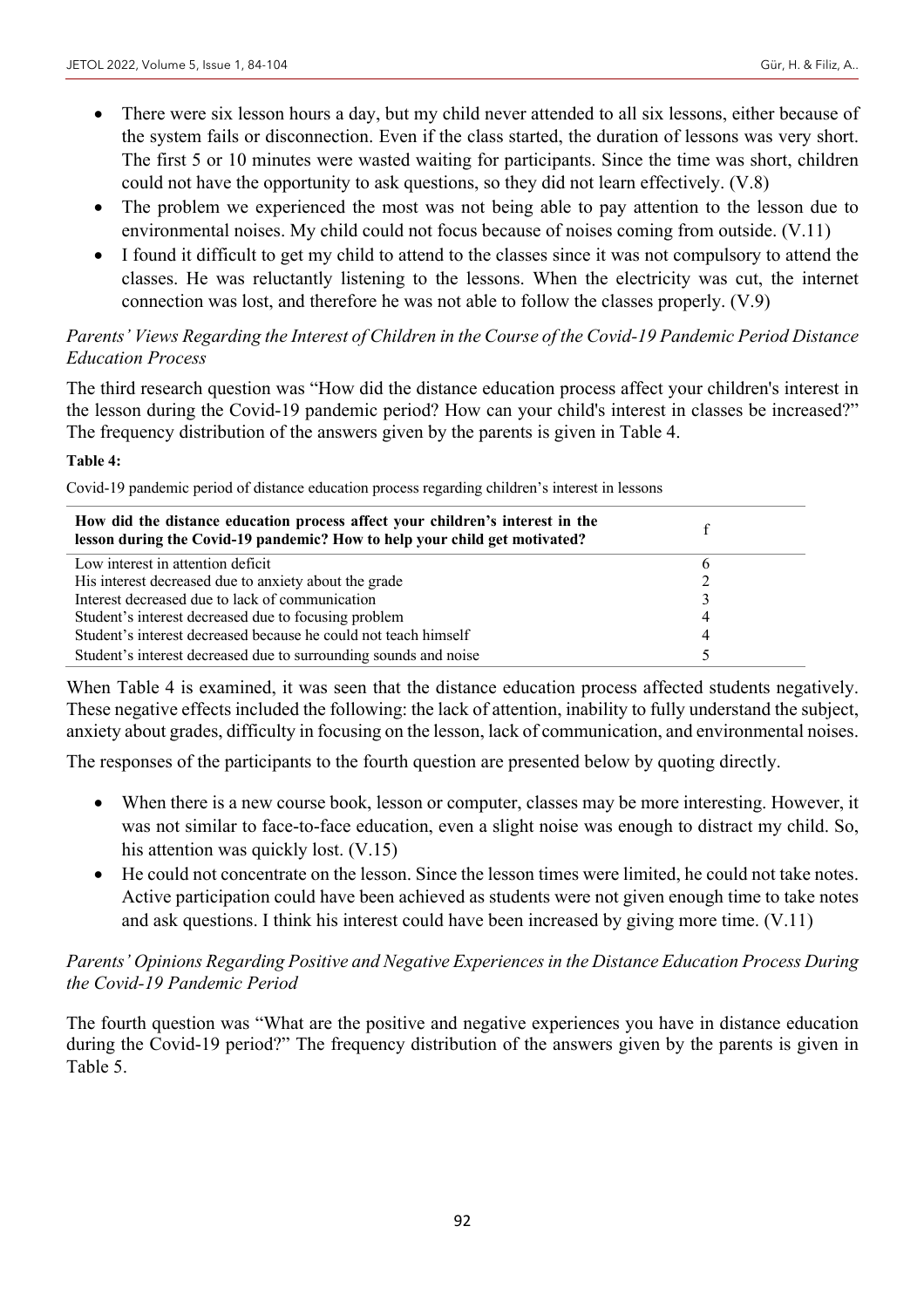#### **Table 5.**

Frequency distribution regarding positive and negative experiences during covid-19 pandemic distance education process

| What are the positive and negative experiences you had in the distance education process during |                                                                                                           |   |
|-------------------------------------------------------------------------------------------------|-----------------------------------------------------------------------------------------------------------|---|
|                                                                                                 | the Covid-19 pandemic period?                                                                             |   |
| Positive                                                                                        | Home layout was provided $(V.2, V.10)$                                                                    |   |
|                                                                                                 | There has been awareness in the use of technology $(V.3)$                                                 |   |
|                                                                                                 | There were no problems with service, food and clothing $(V.5)$                                            |   |
| Negative                                                                                        | Home layout was not provided $(V.1, V.4, V.7, V.9, V.11)$                                                 |   |
|                                                                                                 | We have difficulties because we cannot attend live lessons $(V.1, V.6, V.8)$                              |   |
|                                                                                                 | He remained away from the friendship environment and social life was restricted (V.9,<br>V.12, V.13, V.14 | 4 |
|                                                                                                 | Distraction increased due to environmental sounds (V.3, V.11, V.15)                                       | 3 |
|                                                                                                 | We are experiencing a decrease in disciplinary control $(V.7)$                                            |   |

When Table 5 examined, it is seen that parents had more negative experiences in the distance education process. Negative experiences are as follows: changes in the home arrangement, experiencing distress because of the lack of attendance, being away from friends, restriction of the social life, distraction by the environmental noises and decrease in discipline. On the other hand, positive experiences involve the following: the change in the layout of the house, the awareness that computers will be used not only for games but also for education, and lowering the expenses such as services, food and clothing.

The answers given by the parents participating in the research to the fourth question are presented below by quoting directly.

- We found it difficult to keep our lives normal at home because we were constantly in online classes. Being away from friends, my child's social life was restricted, and he was bored. (V.9)
- The noises coming from the environment affected the lessons. When the door or the phone rang, my child was distracted and felt uneasy because he could not hear the teacher. He could not take notes on the notebook because of the limited time, and he cried after a period because there was so much writing, which affected us negatively. (V.3)
- We had to teach many things to our child because he did not understand lessons. He got stressed because he could not comprehend. Therefore, it was difficult to keep discipline because of low motivation. (V.4)

# *Parents' Opinions regarding the Efficiency of the Distance Education Process in the Covid-19 Pandemic Period*

The fifth question addressed to parents was: "Do you think the distance education process during the Covid-19 pandemic is efficient for your child? Why?" The frequency distribution of the answers given by the parents is given in Table 6.

#### **Table 6.**

Frequency distribution regarding the efficiency of the distance education process in the covid-19 pandemic period

| Do you think the distance education process during the Covid-19 pandemic period is                                             |   |
|--------------------------------------------------------------------------------------------------------------------------------|---|
| efficient for your child? Why is that?                                                                                         |   |
| It is not efficient, it has a focus problem $(V.3, V.8, V.11, V.13)$                                                           | 4 |
| It is not efficient, the subjects are not enough $(V.2, V.6, V.7, V.10, V.14)$                                                 |   |
| It is not efficient, it is flexible working because there is no separation of school and home $(V.12)$                         |   |
| It is not efficient, the subjects are not understood due to the distraction $(V.1, V.5, V.7, V.9, V.15)$                       | ↖ |
| It is not efficient because the distance education process is not suitable for all subjects and all age<br>groups $(V.2, V.4)$ | C |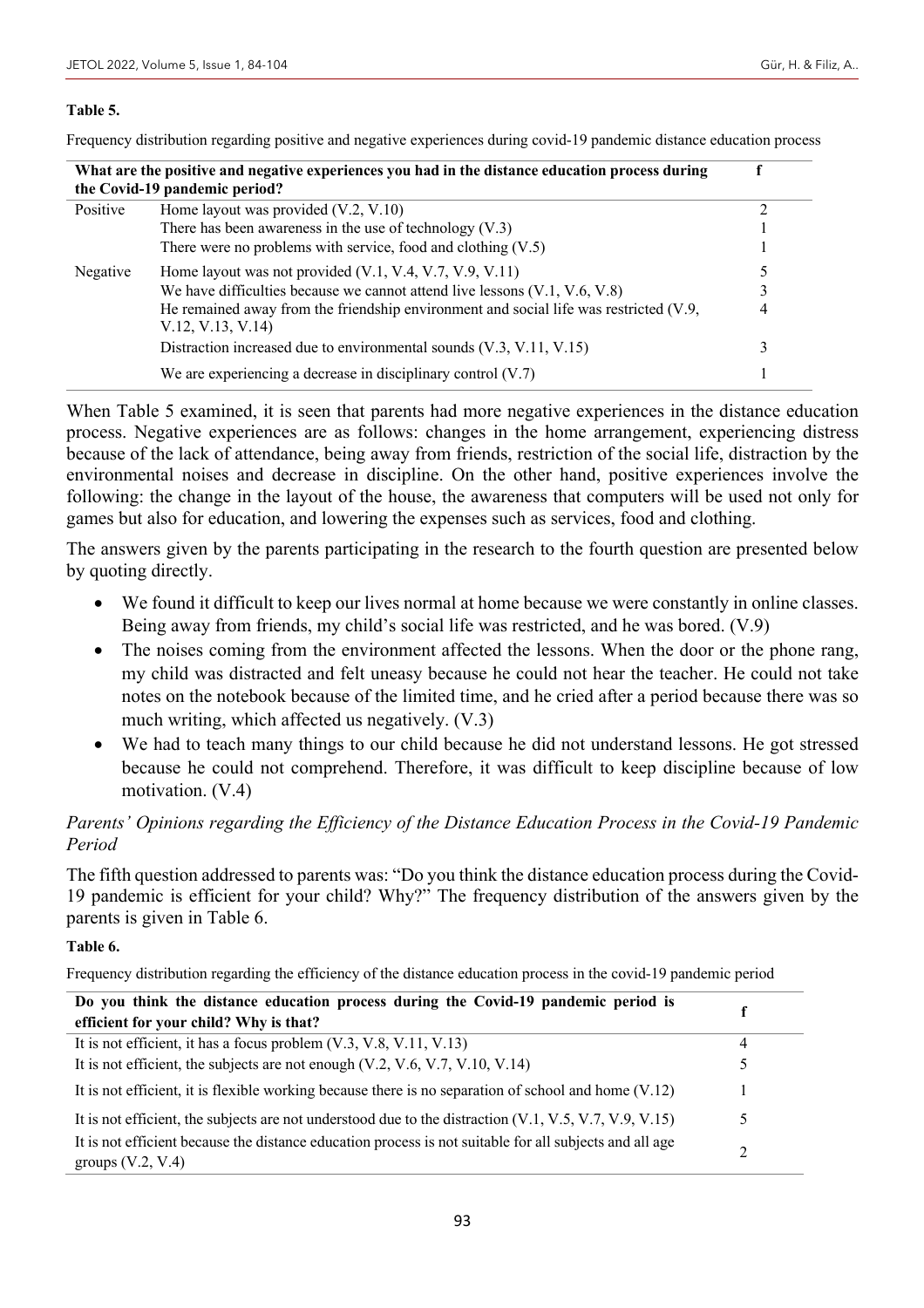When Table 6 is examined, not all parents found the distance education process efficient and stated different reasons. Parents stated that the reason why the distance education process was not efficient was that the subjects were not covered enough. Other reasons can be summarized as follows: having focusing problems, distraction, the inability to separate school and home, and the process not being suitable for all subjects and all ages.

The answers given by the parents to the fifth question are presented below by quoting directly.

- I did not find the distance education process efficient. The distance education process was not suitable for every subject and age level. My son could not understand especially math lessons. Since the lessons were half an hour, there was no time to ask questions. (V.4)
- Distance education process was not efficient. My daughter was bored being at home all day, so she could not fully focus on the lesson. She had difficulties in understanding the issues because she was distracted. (V.15)

# *Parents' Opinions on the Level of Children's Participation in the Distance Education Process during the Covid-19 Pandemic Period*

The sixth question asked the parents who participated in the study was "What are the attendance levels of your children in the distance education process during the Covid-19 pandemic period?" The frequency distribution of the answers given by the parents is given in Table 7.

# **Table 7.**

Frequency distribution regarding the levels of child participation in the distance education process during the covid-19 pandemic period

| What are the attendance levels of your children in the distance education |  |
|---------------------------------------------------------------------------|--|
| process during the Covid-19 pandemic period?                              |  |
| Attended most lessons                                                     |  |
| Mostly unable to attend the first lessons                                 |  |
| Could not attend classes due to connection and intermittent problems.     |  |

When Table 7 is examined, it is seen that students mostly could not attend the classes because they had internet connection problems, which was followed by the inability to attend the first classes due to sleeping and lack of participation in classes.

The answers given by the parents to the sixth question regarding the levels of their children's participation in the lesson are presented below by quoting directly.

- My daughter could not attend because she could not wake up for the first class. She was indifferent as attendance to classes was not compulsory. Even if she attended to the classes, she did it reluctantly, which was not effective. (V.9)
- When he attended the lesson, he could not follow the lesson effectively because he often disconnected from internet. (V.8)

# *Parents' Opinions on the Success of Children in the Distance Education Process during the Covid-19 Pandemic Period*

The seventh question asked to the parents was "What do you think about the success of your children in the distance education process during the Covid-19 pandemic period?" The frequency distribution of the answers given by the parents is given in Table 8.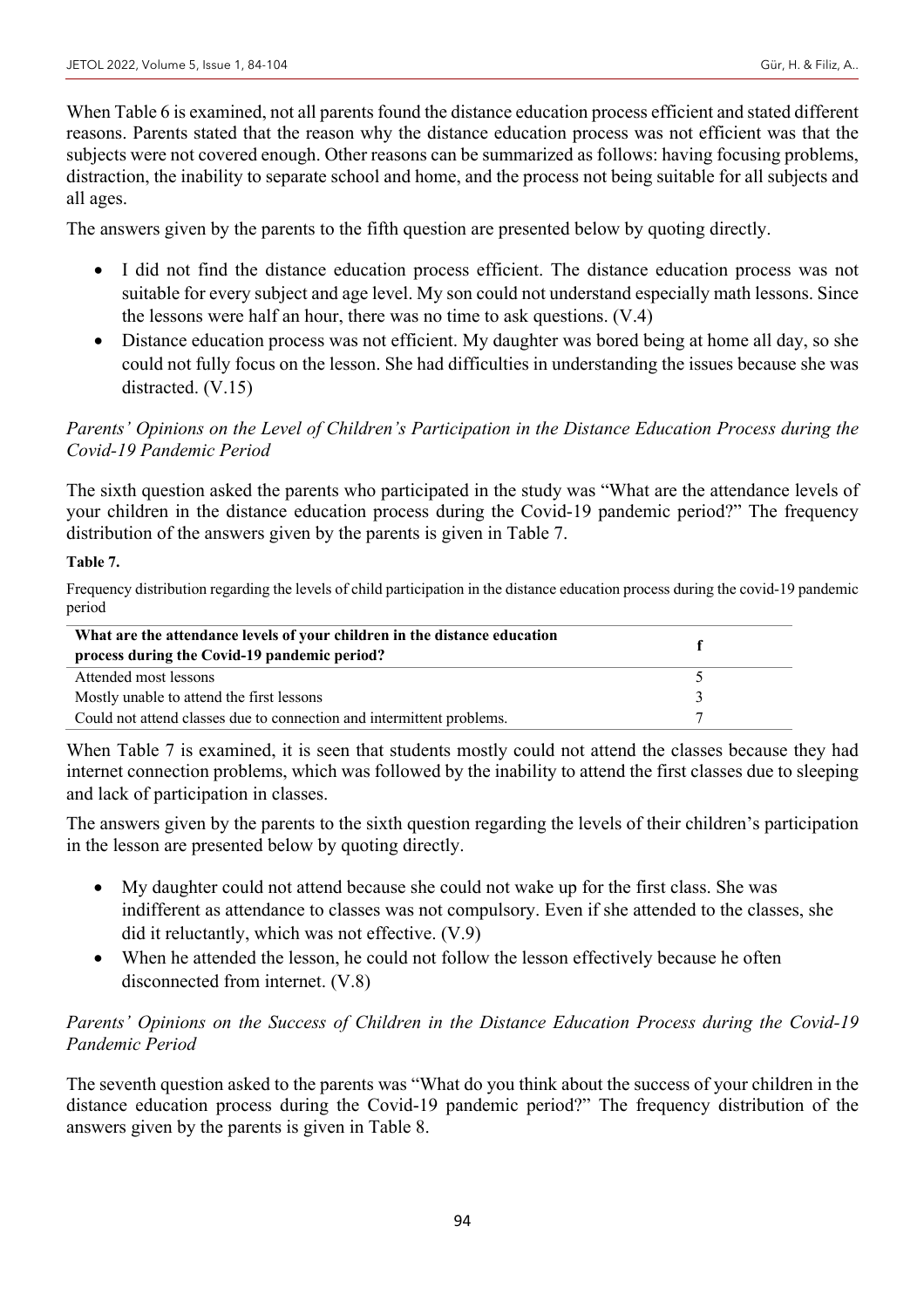#### **Table 8.**

Frequency distribution regarding the levels of child participation in the distance education process during the Covid-19 pandemic period

| What are the attendance levels of your children in the distance education process during the |  |
|----------------------------------------------------------------------------------------------|--|
| Covid-19 pandemic period?                                                                    |  |
| Attended most lessons                                                                        |  |
| Mostly unable to attend the first lessons                                                    |  |
| Could not attend classes due to connection and intermittent problems.                        |  |

When Table 8 is examined, it should be noted that 6 parents were unwilling and uninterested about the failure of their children in the distance education process. In addition, it is seen that online courses were not as effective as face-to-face education and there was a decline in success rate.

The answers given by the participants to the seventh question are given below by directly quoting.

- They should not have been promoted to the upper-class last year. Because they did do not know anything related to the second semester, they learnt by heart, the success rate was very low. I think that they did not learn anything properly (V.12)
- The learning process was difficult. Since he could not understand the subject, I tried to support him. As he was unwilling and concerned, his success rate decreased. (V.14)

# *Parent' Views regarding the Contribution to Children in the Distance Education Process*

The eighth question was: "As a parent, have you contributed to your child in the distance education process? How?" The frequency distribution of the answers given by the parents is given in Table 9.

#### **Table 9.**

Parents' opinions on contributing to children in the distance education process

| As a parent, have you contributed to your child in the distance education process? What are                                       |   |
|-----------------------------------------------------------------------------------------------------------------------------------|---|
| they?                                                                                                                             |   |
| I provided a suitable environment for studying. I bought the necessary materials for the course.<br>(V.1, V.2, V.6, V.8, V.11)    | 5 |
| I helped to repeat and reinforce the subject in his lessons and supported their participation in the                              | 3 |
| lesson. (V.7, V.9, V.14)                                                                                                          |   |
| I explained the subjects in the lessons by doing research on the subjects he did not understand, and                              |   |
| I tried to keep his morale high so that he could enjoy his time outside the lesson. (V.1, V.3, V.6,<br>V.8)                       | 4 |
| I tried to make up for the deficiencies by sending them to the courses in the lessons that I could not<br>help with $(V.5, V.15)$ | 2 |
| I encouraged my child to tend to lessons. (V.9, V.10, V.12)                                                                       | 3 |
| Since my child's attention was distracted quickly, I was present and supported during the lesson<br>time. $(V.4)$                 |   |
| I did not contribute because I could not provide discipline. (V.13, V.1)                                                          | 2 |
| I helped with computer related technical glitches. (V.3)                                                                          |   |

When Table 9 is examined, it is seen that parents contributed to the distance education process by preparing the most suitable environment for their children. In addition, parents supported their children to participate in the lessons and helped them in subjects that they did not understand. Moreover, parents helped their children revise the topics and encouraged them to register for private courses to learn effectively.

Furthermore, parents helped with connection and technical problems, especially when there was a problem with the computer. However, two parents could not contribute because their children had discipline problems.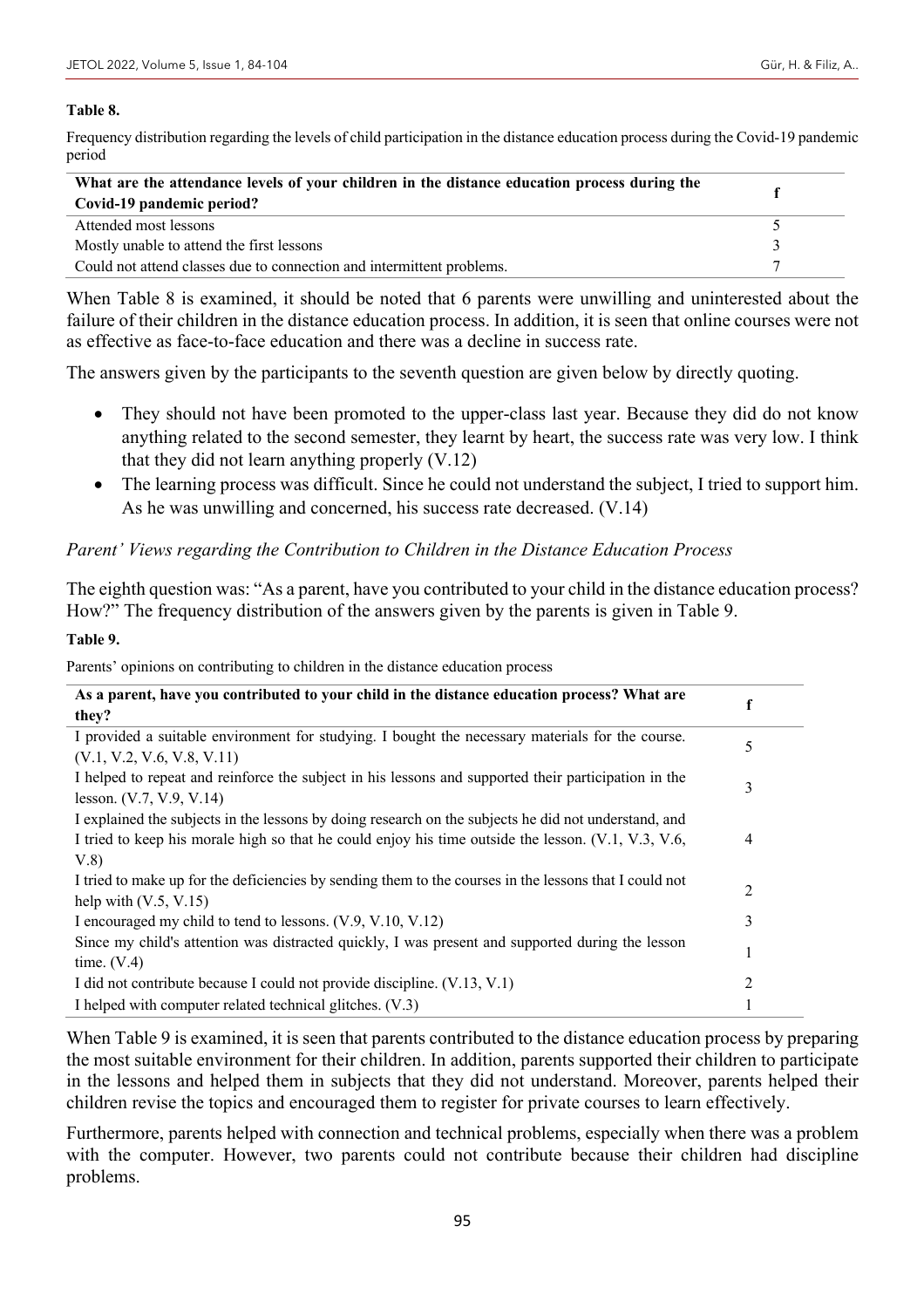The answers given by the parents to the last question are given below, with direct quotations from interviews.

- I was with my child during lessons, his attention was immediately distracted, it was necessary to check whether he understood. I tried to have a good time with my child outside of class to keep her motivation high. (V.7)
- I provided a suitable environment for studying. I helped with technical problems related to the computer, I tried to solve issues. (V.6)

Following this, the themes are organized according to the research questions and summarized in Table 10.

#### **Table 10.**

| <b>Themes</b>        | Sub                    | <b>Selected Quotations</b>                                                                                                                           |
|----------------------|------------------------|------------------------------------------------------------------------------------------------------------------------------------------------------|
|                      | <b>Themes/Category</b> |                                                                                                                                                      |
| Personal barriers    | Lack of education      | I try to support because most of them do not understand the subject.<br>Because he was unwilling and concerned, his success also decreased. (V.14)   |
|                      | Environmental          | When the door or the phone rings, my child is distracted, bored and uneasy                                                                           |
|                      | distraction factors    | because he does not understand. (V.3)                                                                                                                |
|                      |                        | The most common problem we experience is not being able to pay attention                                                                             |
|                      |                        | to the lesson due to the noise from the environment. My child cannot focus                                                                           |
|                      |                        | because of the sounds coming from outside. (V.11)                                                                                                    |
| Technological        | Lack of                | The electricity can be cut off, so the internet connection is cut $(V.1)$                                                                            |
| barriers             | infrastructure         | There are six lesson hours a day, but never attend all six of the lessons,<br>either the system fails or it kicks it directly from the system. (V.8) |
|                      | Lack of software       | When using Education Information Network (EIN), we only use it for                                                                                   |
|                      |                        | homework, it is incomplete because the activities in the lessons are not                                                                             |
|                      |                        | working properly. (V.7)                                                                                                                              |
|                      |                        | When he attends the class, he has to leave the lesson because of the                                                                                 |
|                      |                        | connection problem, often because he was kicked from the system. (V.8)                                                                               |
| Distance-related     | Difficulties in        | It does not resemble a face-to-face classroom training, even the slightest                                                                           |
| barriers             | distance education     | noise is enough to distract. That's why his interest quickly dissipates. (V.15)                                                                      |
|                      |                        | We have to teach most things because he doesn't understand in the lessons.                                                                           |
|                      |                        | He gets stressed because he doesn't understand. In these conditions, it is<br>difficult to provide discipline because of low motivation. (V.4)       |
|                      |                        | We find it difficult to maintain normal placement in the house because we                                                                            |
|                      |                        | are always in class. $(V.9)$                                                                                                                         |
|                      | Restriction of social  | My daughter is bored because she's always at home, so she can't fully focus                                                                          |
|                      | life                   | on the lesson. She has difficulties in understanding the subjects because she<br>is distracted. $(V.15)$                                             |
|                      |                        | My child was bored because he was away from his friends and his social                                                                               |
|                      |                        | life was restricted. (V.9)                                                                                                                           |
| Obstacles<br>sourced | Less lesson time       | No notes are taken due to limited time in lessons. (V.11)                                                                                            |
| from the education   |                        | Even if the lesson is attended, the lesson time is very short. The first 5 minutes                                                                   |
| system               |                        | or 10 minutes of the half hour lesson is spent waiting for a friend. Since the                                                                       |
|                      |                        | time is shortened, children don't have the opportunity to ask questions, so                                                                          |
|                      |                        | they can't complete their deficiencies. (V.8)                                                                                                        |
|                      |                        | He can't write in the notebook because of the time limit, he cries after a while<br>because he is bored with so much to write. (V.3)                 |
|                      | Lesson attendance is   | I find it difficult to get my child to attend the classes as it is not compulsory                                                                    |
|                      | not compulsory         | to attend the classes. He listens reluctantly. (V.9)                                                                                                 |
|                      | Lack of effective      | The class should not have been passed from last year. Because they do not                                                                            |
|                      | learning               | know anything from the 2nd period, they passed the class uniformly, the                                                                              |
|                      |                        | success is not very low, it can be said that little. I think it was not successful                                                                   |
|                      |                        | because something was not learned properly. (V.12)                                                                                                   |
|                      |                        | The distance education process is not suitable for all subjects and age levels.                                                                      |
|                      |                        | My son cannot understand processing questions, especially in math lessons.                                                                           |
|                      |                        | (V.4)                                                                                                                                                |

Summary of themes related to parents' views on distance education during the covid-19 pandemic process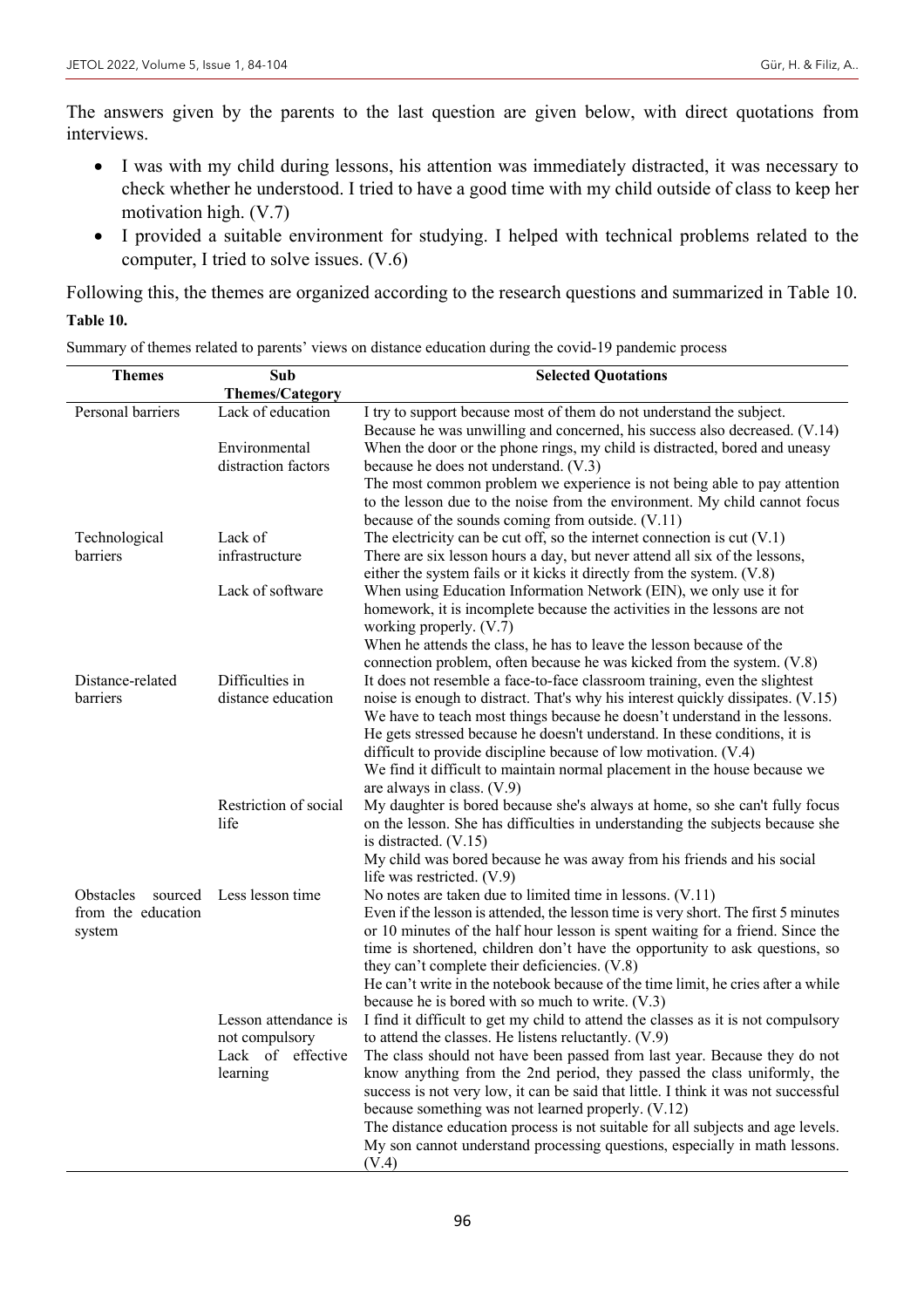The answers regarding the parents' views on distance education during the pandemic were collected under four main themes and each of these themes was further divided into sub-themes (Table 10). The themes of the current study are as follows: personal barriers, technological barriers, distance-based barriers and barriers due to the education system. The following sub-themes are examined: under the main theme of 'Personal Barriers': lack of education and distraction due to the environment; under the main theme of 'Technological Barriers': lack of infrastructure and software; under the main theme of 'Distance-Related Barriers': difficulties in distance education and restriction of social life; under the main theme of 'Barriers due to the Education System': less lesson time, non-compulsory attendance and lack of effective learning accordingly.

Following this, we attempted to find answers to the following questions step by step through the generated themes. "How do you evaluate the distance education during the Covid-19 pandemic? Do you think the Education Information Network (EIN) is used effectively?" Hence, the answers to this question included the themes Personal Barriers, Technological Barriers and Distance-Based Barriers. "What are the problems you experience during the Covid-19 pandemic distance education process?" Hence, the answers to this question included the themes Personal Barriers, Technological Barriers and Barriers due to the Education System. "How did the distance education process affect your children's interest in the lesson during the Covid-19 pandemic period? How can your child's interest in classes be increased?" Consequently, the answer to question included the themes Personal Barriers and Barriers Caused by the Education System. "What are the positive and negative experiences you had in the distance education process during the Covid-19 pandemic? Why?" Therefore, the answers to this question included the themes Personal Barriers, Technological Barriers and Distance-Based Barriers. "Do you think the distance education process is efficient for your child during the Covid-19 pandemic?" So, the answers to this question included the themes Personal Barriers and Barriers Caused by the Education System. "What are your children's attendance levels in the distance education process during the Covid-19 pandemic?" Therefore, the answers to this question included the themes Technological Barriers and Barriers Arising from the Education System. "What do you think about the success of your children in the distance education process during the Covid-19 pandemic period?" Hence, the answers to this question included the themes Personal Barriers and Barriers due to the Education System. "Have you contributed to your child in the distance education process as a parent? How?" Therefore, the answers to this last question included the themes Personal Barriers and Technological Barriers.

#### **4. Conclusion and Suggestions**

In this present study, we attempted to elucidate the problems experienced by parents in distance education during the Covid-19 pandemic, along with their positive and negative experiences and their ideas. In the distribution of the demographic characteristics, it is seen that the majority of the participants were women (67%), there were more parents between the ages of 25-35 (47%), the majority of the parents were university graduates (47%), and the majority had two or more children (54%).

The research aimed to reveal the opinions of parents on distance education during the pandemic process and included a total of 8 questions.

As for the first question, "How do you evaluate the distance education carried out in the Covid-19 pandemic period? Do you think Education Information Network (EIN) is used effectively?" The majority of the parents stated that the Education Information Network (EIN) was not used effectively. They explained that distance education became a part of their lives in a short time and, they did not know how to use it effectively at first. That is, since internet connection was required to log into the Education Information Network (EIN), they emphasized the need for the electricity, i.e., when the electricity was cut off, the internet connection was lost, and their children fell behind as a result.

In addition, they expressed that distance education was not an alternative to face to face education. Accordingly, they should have more information about distance education, especially in terms of the use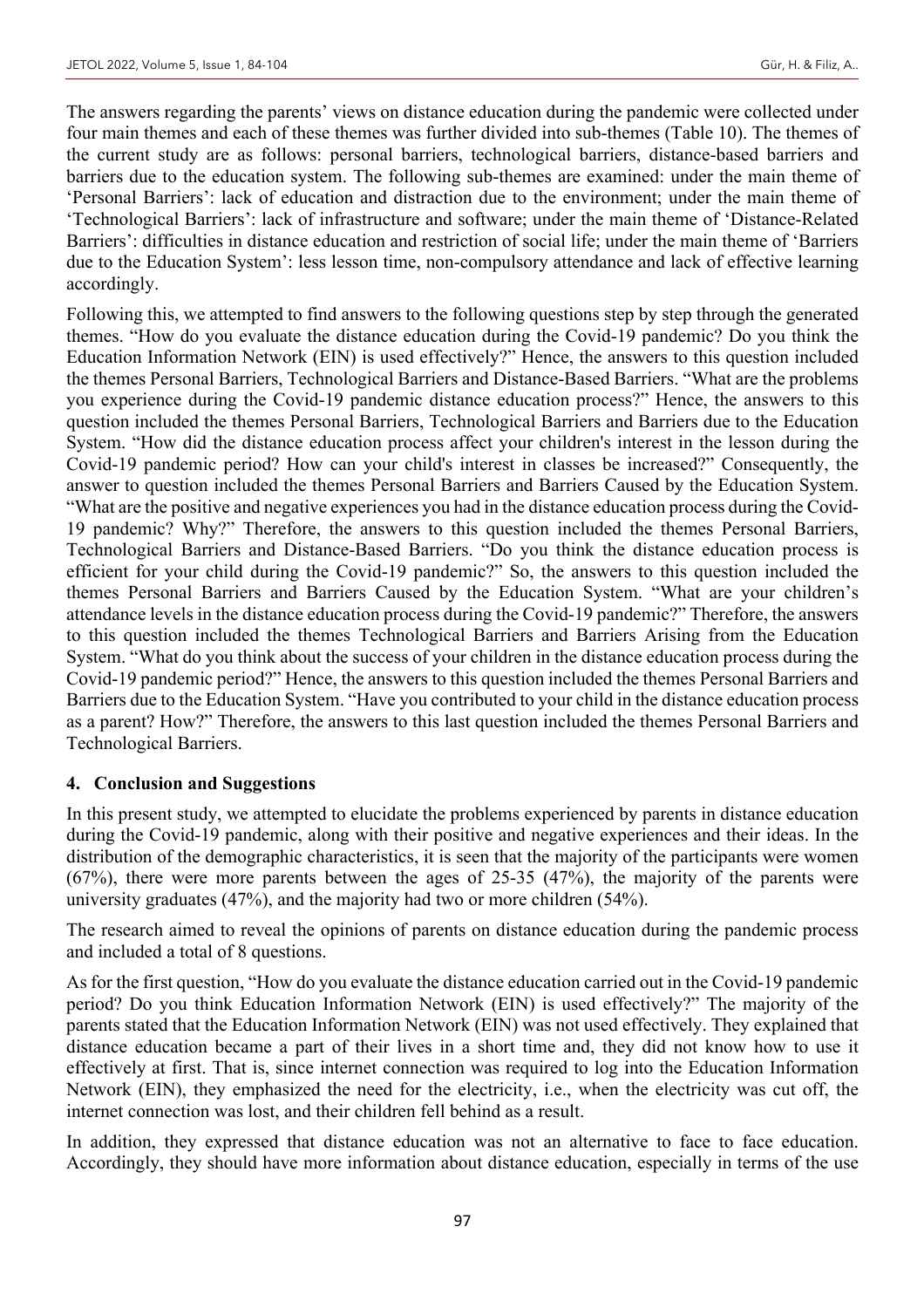of Education Information Network (EIN) so that they can help their children. In similar studies, it was seen that the internet connection and technical problems affected the distance education process negatively (Bırışcı, 2013; Bayburtlu, 2020; Bakioğlu and Çevik, 2020; Görgülü Arı and Hayır Kanat, 2020).

As for the second question, "What are the problems you experience in distance education during the Covid-19 period?" most of the parents complained about the connection problem. They stated that there was an error caused by the system while connecting to the lessons, the system prevented students to attend lessons, so they were not able to fully attend to all lessons. Additionally, the screen could not be seen clearly, and their children could not follow the lessons. Parents expressed that in the first 10 minutes of the lesson, the class was expected to meet, which was a waste of time. That is, the time was short because the lessons were half an hour, and their children could not learn effectively simply because there was no time to ask questions. Moreover, parents stated that there was distraction due to the noise coming from the environment during the lessons and the children had focusing problems. Furthermore, their children did not want to attend to the lesson because it was not compulsory, so parents had difficulty in keeping discipline to attend to lessons. Finally, parents stressed that there was a communication gap between the teacher and the student. It should be noted that lack of interaction has been concluded in similar studies (Barış & Çankaya, 2016; Külekçi Akyavuz & Çakın, 2020; Görgülü Arı & Hayır Kanat, 2020).

As for the third question, "How did the distance education process affect your children's interest in the lesson during the Covid-19 pandemic period? How can your child's interest in classes be increased?" all of the parents stated that their children's interest in the lesson decreased. There are a number of reasons for this: lack of attention, lack of communication, distraction caused by environmental noises, difficulties in focusing, anxiety about grades and lack of motivation. Parents believe that there is no opportunity to take notes due to the short duration of the lesson and it is necessary to ask questions over the notes in order to increase the interest a little.

As for the fourth question, "What are the positive and negative experiences you have in distance education during the Covid-19 period?", the parents stated that distance education was positive because it enabled a learning space at home, increased the awareness of using technology for education instead of playing games, eliminated the need for a service vehicle and decreased meal costs. On the other hand, parents' negative experiences where they could not do the household chores as they were constantly in class – in every room of the house-, their children were bored because they were not maintaining social relations and their social life was restricted; their children could not understand many issues because they could not attend live lessons, and they had to study themselves. Therefore, poor performance led to depression and restlessness which had a negative effect on the children. The low motivation level in students was in parallel with the study of Sintema (2020).

As for the fifth question, "Do you think the distance education process during the Covid-19 pandemic is efficient for your child? Why? all parents claimed that the distance education process was not efficient for their children. In addition, parents stated that the process was difficult and troublesome for their children. They also believe that distance education did not contribute to the learning. Following this, parents explained that even a slightest noise distracted their children, and therefore they could not understand the subject. In addition, parents shared their concerns about the settings. That is, even if a school environment was created at home, there was no comfortable studying environment because there was no separation between school and home, so the distance education process was not suitable for every subject and every age level, especially for practical and interactive subjects. For example, first grade students had a lot of difficulties in learning how to read and write online. Similarly, Özköse et al. (2013) asserted that the distance education was not suitable for applied and interactive lessons.

As for the sixth question, "What are the attendance levels of your children in the distance education process during the Covid-19 pandemic period?" most of the parents stated that their children could not attend the classes due to the connection problems. According to parents, the reason why children could not attend the first lessons was that they could not wake up in the morning and they were indifferent because there was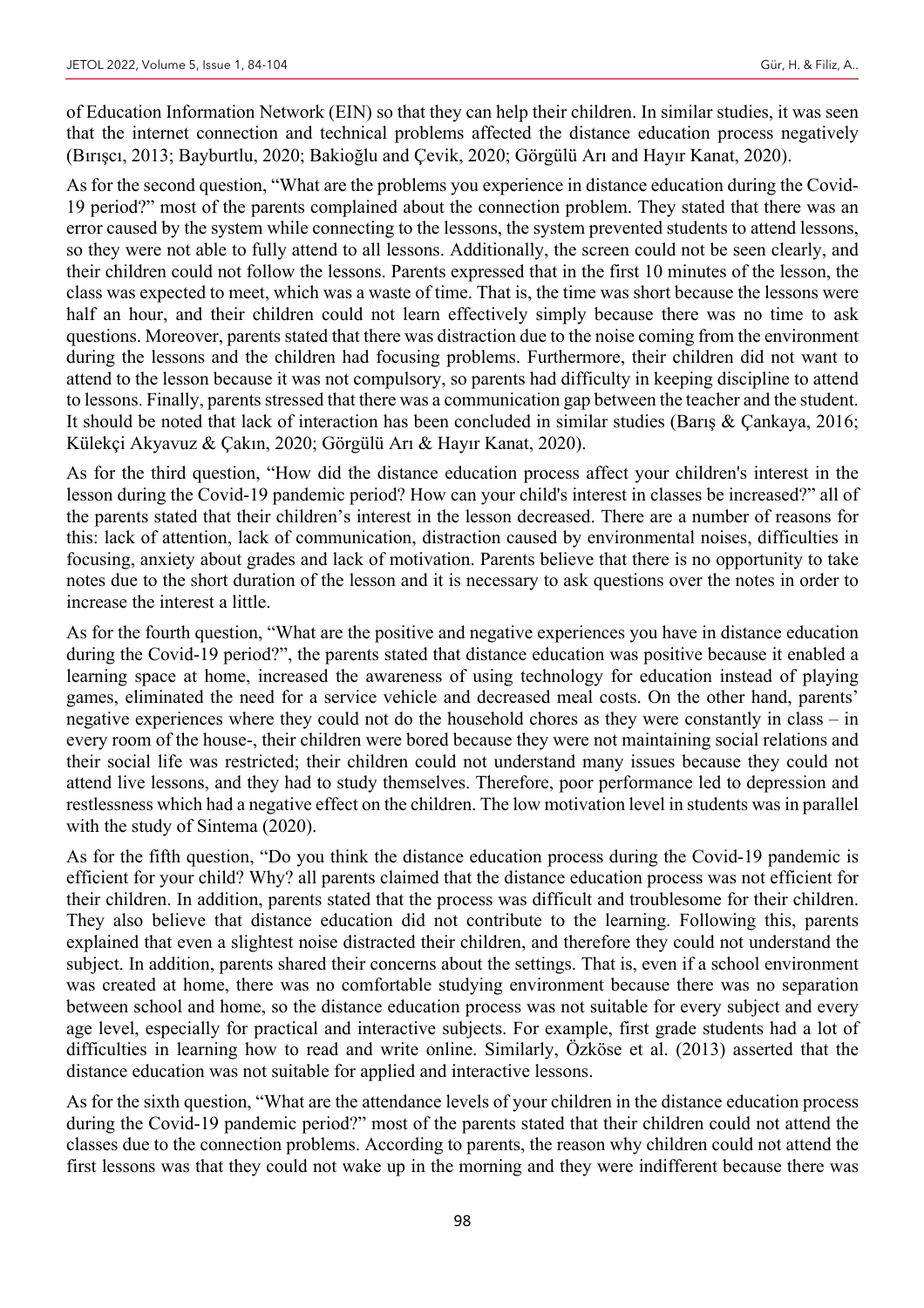no compulsory attendance. Additionally, parents stated that even if their children attended to the lesson, their children had to be disconnected from the lesson due to technical problems, and therefore their desire to participate in the lesson decreased. Barış & Çankaya (2016) and Bakioğlu & Çevik (2020) concluded that the participation rate of students in classes is low in distance education. This result is consistent with the present study.

As for the seventh question, "What do you think about the success of your children in the distance education process during the Covid-19 pandemic?" the parents stated that they had doubts as to whether their children could be successful in this newly adopted process. Parents also added that they could not benefit from the lessons compared to face-to-face education. Additionally, their children did not have the opportunity to ask questions to make up their deficiencies because the lessons were half an hour, which resulted in their children preferring to play games instead of learning.

Following this, several parents whose children took a written exam were interviewed again and asked about their children's success. The parents stated that their children had difficulties in the written exams, that they tried to help their children by studying the subject during the preparation stage for the exam, and that they tried to complete their deficiencies in this way. However, they expressed that their children's success declined as they could not learn subjects as effective as face-to-face education.

As for the eighth question, "As a parent, have you contributed to your child in the distance education process? How?" some parents stated that they prepared suitable environments for their children to study and provided their children with whatever material was required for the lesson. Besides, parents gave their children some help in matters that they did not understand in their lessons, i.e. they revised the subject together and encouraged their children to participate in the lesson as a result. In addition, parents stated that during the pandemic they attempted to keep their children's motivation and morale high. Moreover, parents held positive attitudes towards their children's problems, especially when they had problems with the computer and Internet. Furthermore, when parents could not help in lessons that their children did not understand, they had their children register for private courses. Following this, parents expressed that they were with their children especially during the live lessons so that their children could not be distracted and adapt to the lesson accordingly. Finally, parents were constantly monitoring their children, and attempted to have a pleasant time with their children. The results obtained from the research questions are briefly given in Figure 3.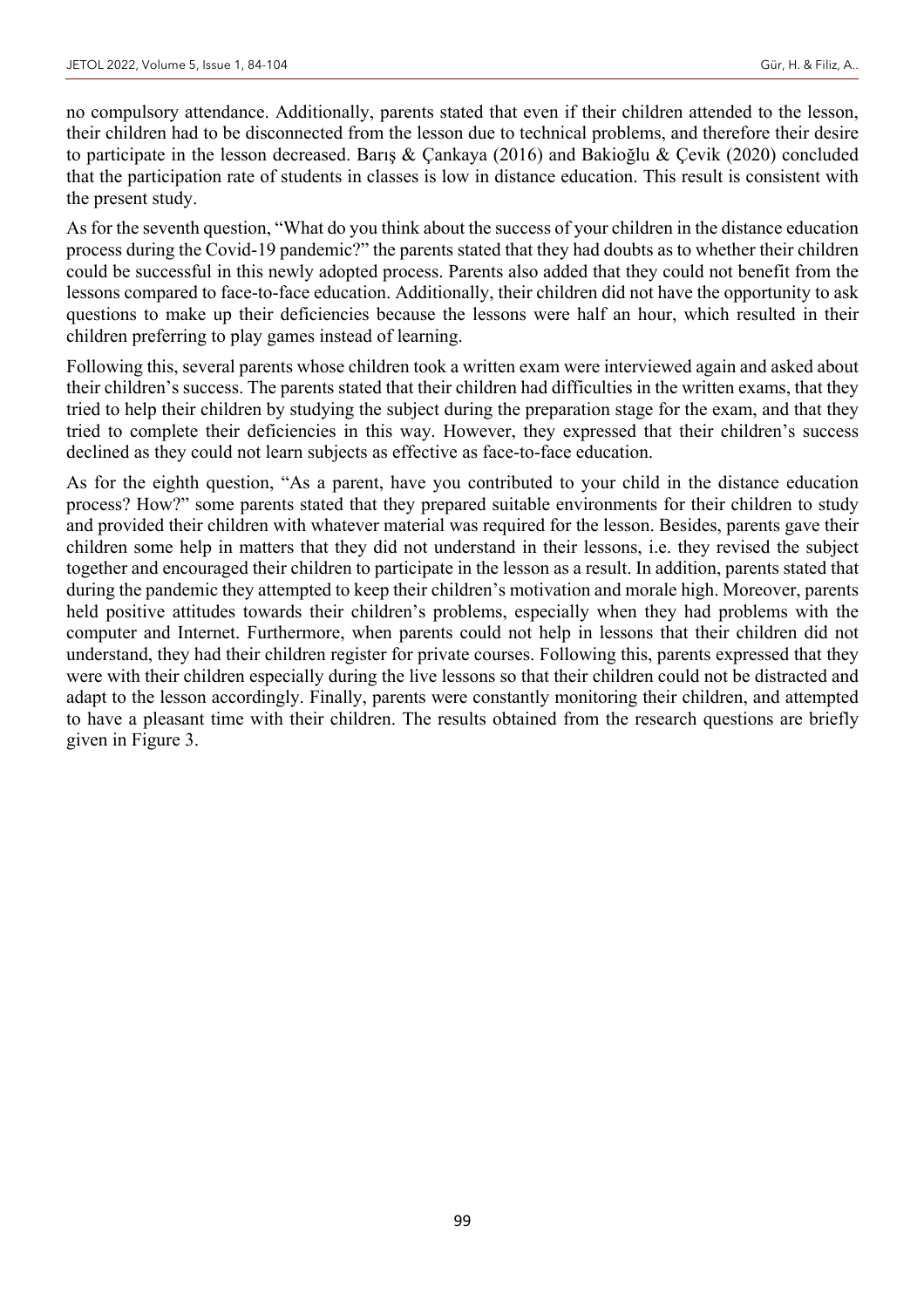

**Fig. 3.** Results regarding parents' views on distance education during the covid-19 pandemic process

In Figure 3, the results of parents' opinions regarding distance education during the pandemic process are summarized under two subtitles as Personal Results and Technical Problems. It is worth considering that the parents were not satisfied with the distance education process, along with the difficulties in the process, and therefore they did not consider the process as a way of building knowledge due to the lack of infrastructure. As far as the results of the study are concerned, we think that the parents were unhappy with the distance education process by having difficulties both as parents and teachers through this process. They were also worried that they had discipline problems regarding their children. Additionally, there were infrastructure problems related to the Education Information Network (EIN) system, and therefore their children were unsuccessful because of connection problems, which resulted in parents being worried. Considering the results of the research, the reasons are summarized in Figure 4.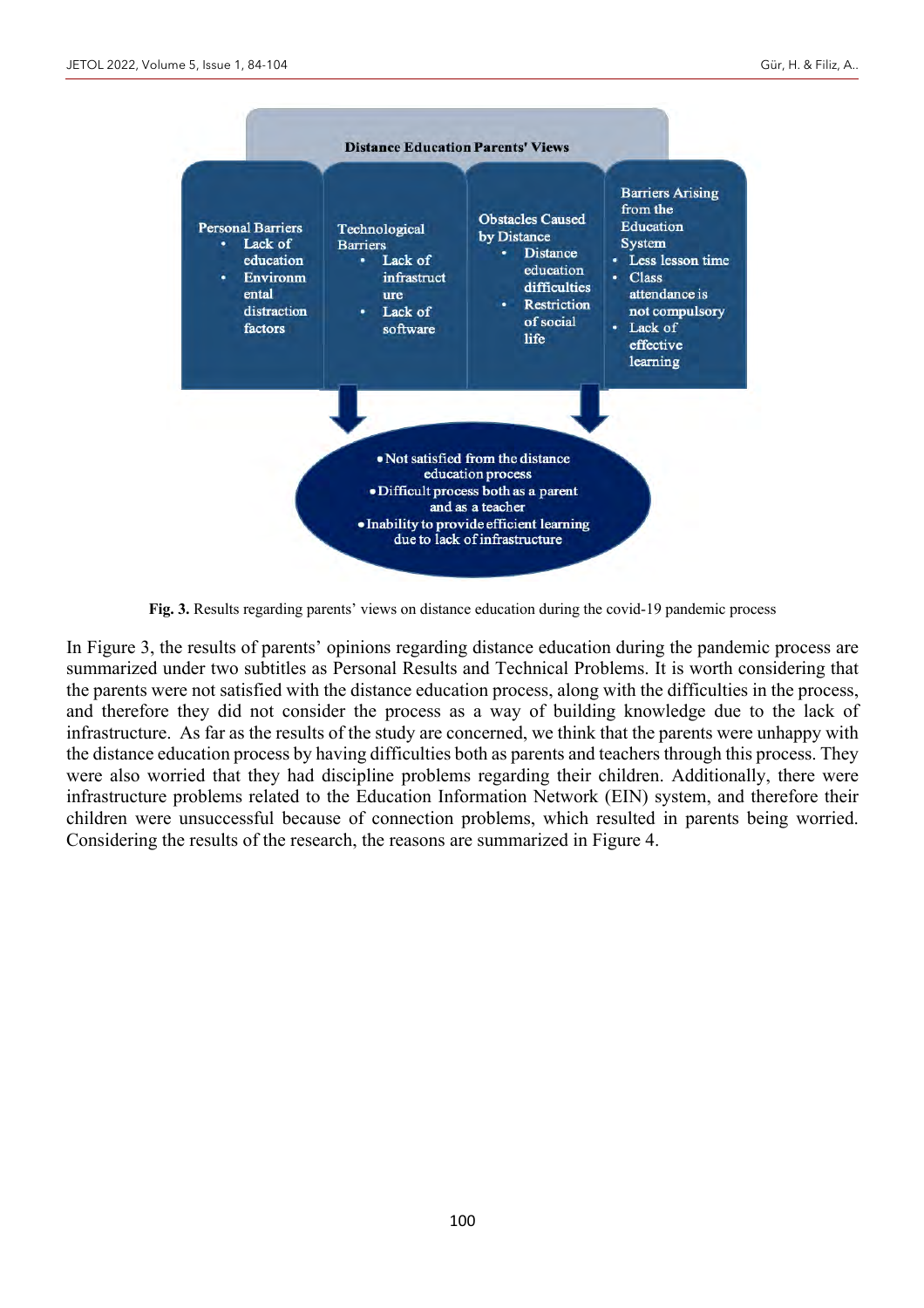

**Fig. 4.** Reasons for failure to provide efficient learning

In Figure 4, it is seen that online education was not as effective as face-to-face education. Distraction, anxiety, and environmental noises were the main reasons. Accordingly, activities can be organized to increase the students' interest. That is, by developing learning systems that allow students to benefit from digital content such as blended learning, which occurs with the combination of education system and internet technologies, students can be encouraged to have more effective learning experiences. In addition, educational-didactic, relaxing and encouraging activities can be organized to reduce students' anxiety. Furthermore, the distance education system can be strengthened by developing infrastructure and maintenance. Following this, training can be organized to help their children learn more efficiently in the distance education process and contribute to their awareness. Finally, it is quite important to conduct similar studies on a larger scale to identify the problems encountered during the pandemic period education process.

Some participants explained that parental controls were useful to manage the content that their children have access to such as social media applications or TV streaming services. All participants expressed some concern about the time spending in front of screens. A parent wished a more restrictive approach to monitor her children's technology use. Some parents stated that they had difficulty in monitoring their children's activities due to technological incompetence. Also, some parents expressed disappointment about the lack of resources. Similarly, some parents mentioned the lack of resources within the school and Internet systems. Many parents had contacted teachers, school counsellors, or administrators to help their children who had difficulty in studying.

The middle school parents are emphasised that the Covid-19 pandemic has had an adverse impact on teaching concepts, teacher-student interaction, face-to-face education, and learning by doing. On the other hand, some parents consider that the Covid-19 pandemic has been improved parental engagement and student-parent interactions. The period of Middle School education is prepared children for high school. It can be concluded that the Covid-19 pandemic has a negative effect on middle school education. Hornby & Lafaele (2011) and Nakamura (2000) asserted that parents give some challenges such as the lack of resources, internet, computer, low self-confidence, low concentration to lesson, reduces motivation. Similar results have been reported by earlier studies (Hornby & Lafaele 2011; Nakamura 2000). Parent-student communication problems had a negative effect on education (Wherry 2009).

As a conclusion, the study focused simply on parent perspectives. Another result of the study is that teachers spent huge amounts of time. The teachers spent time for answering questions, working with students individually or in groups. In addition to this, during the pandemic, teachers needed to communicate with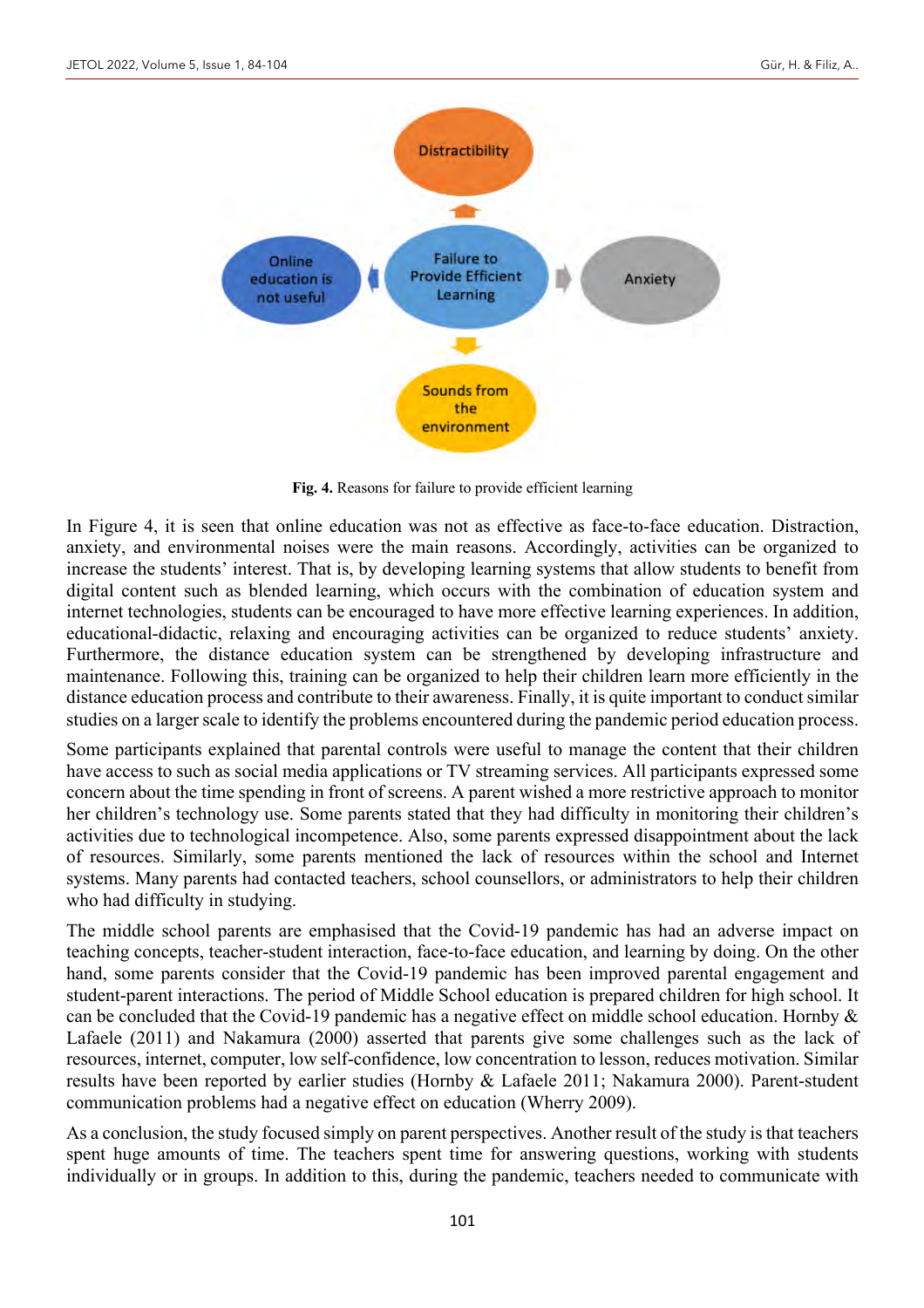concerned parents. This means that the world of teaching and learning has changed dramatically. The teachers, students, and parents have to keen on technology to continue classes and teaching and learning activities. Hence, during the pandemic, our students and their families are away from schools. For this, we connect with them using technology. It seems that the teachers or parents have to face with this reality, which is now referred to as 'a new normal'. For teachers, students and parents, due to Covid-19, all textbooks such as mathematics need curriculum developers and textbook authors to include suitable practical examples in curricula and textbooks.

When education is interrupted, some recommendations can be made to maintain middle school education. Those are providing families with free internet access, starting an EIN-TV channel, preparing distance education programs and guidebooks for parents, teachers, students and organizing in-service trainings. Teachers and parents have come across numerous problems during the Covid-19 pandemic. Authorities should pay attention those problems and to create plans to sustainable distance education. This study suggested that families should be provided with free internet access, guidebooks. The MEB must be given them training in sustainable distance education during outbreaks. The MEB must also give to teacher's technology-based education, TPACK (Technological Pedagogical Content Knowledge) education, so that they could help their students during outbreaks.

This study will come up with a basis for all stakeholders of distance education. Policymakers should be getting strategies for sustainable school education during outbreaks. In this period, epidemics should be included in detailed in the content of education programs. Parents should also be involved in the implementation process of educational programs. We believe the study will pave the way for further research into the impact of the Covid-19 pandemic on students, parents and teachers, and the challenges parents and teachers will face.

# **Appendix A:**

# **Parent Interview Form (Cov19MSPIF)**

- 1. How do you evaluate the distance education carried out in the Covid-19 pandemic period? Do you think Education Information Network (EIN) is used effectively?
- 2. What are the problems you experience during the Covid-19 pandemic distance education process?
- 3. How did the distance education process affect your children's interest in the lesson during the Covid-19 pandemic? How to help your child get motivated?
- 4. What are the positive and negative experiences you had in the distance education process during the Covid-19 pandemic period?
- 5. Do you think the distance education process during the Covid-19 pandemic period is efficient for your child? Why is that?
- 6. What are the attendance levels of your children in the distance education process during the Covid-19 pandemic period?
- 7. What do you think about the success of your children in the distance education process during the Covid-19 pandemic period?
- 8. As a parent, have you contributed to your child in the distance education process? What are they?

# **References**

- Aslanargun, E. (2007). The review of literature on school-parent cooperation and students' school success. *Manas Üniversitesi Sosyal Bilimler Dergisi, 9*(18), 119–135 Retrieved from https://dergipark. org.tr/tr/pub/manassosyal/issue/49947/640068.
- Arslan, F., Korkmaz, Ö. (2019). İlahiyat lisans tamamlama uzaktan eğitim öğrencilerinin etkileşim kaygıları ve uzaktan eğitime dönük tutumları. *Ahmet Keleşoğlu Eğitim Fakültesi Dergisi*, *1*(1), 12- 25.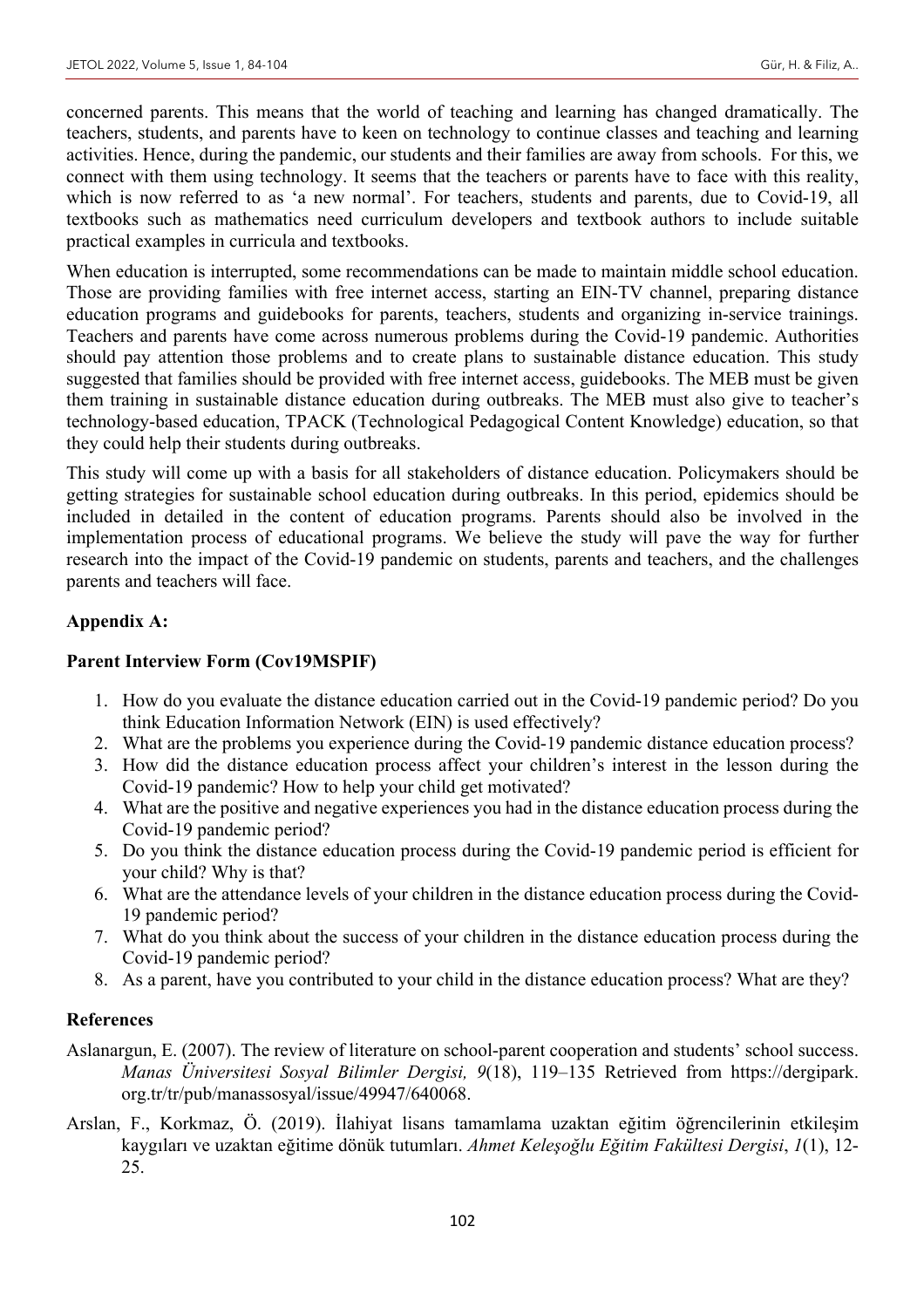- Bakker, A., & Wagner, D. (2020). Pandemic: lessons for today and tomorrow? *Educational Studies in Mathematics,* 104, 1–4.
- Bakioğlu, B., Çevik, M. (2020). Covıd-19 pandemi sürecinde fen bilimleri öğretmenlerinin uzaktan eğitime ilişkin görüşleri. *Turkish Studies*, 15(4), 109-129.
- Barış, M., Çankaya, P. (2016). Akademik personelin uzaktan eğitim hakkındaki görüşleri. *International Journal of Human Sciences*, 13(1), 399-413.
- Bayburtlu, Y. S. (2020). Covid-19 pandemi dönemi uzaktan eğitim sürecinde öğretmen görüşlerine göre türkçe eğitimi*. Turkish Studies*, 15(4), 131-151.
- Birişçi, S. (2013). Video konferans tabanlı uzaktan eğitime ilişkin öğrenci tutumları ve görüşleri. *Journal of Instructional Technologies &TeacherEducation JITTE,* 1(2), 24-40
- Budak, F., Korkmaz, Ş. (2020). Covıd-19 pandemi sürecine yönelik genel bir değerlendirme: Türkiye örneği. *Sosyal Araştırmalar ve Yönetim Dergisi,* 1(1), 62-79.
- Büyüköztürk, Ş., Kılıç Çakmak, E., Akgün, Ö.E., Karadeniz, Ş. ve Demirel, F. (2017). Bilimsel Araştırma Yöntemleri (23. Baskı). Ankara: Pegem Yayınları.
- Eğitim Bilişim Ağı [EBA]. (2020). EBA TV lesson broadcast. Retrieved from http://www.eba.gov.tr/
- Castro, M., Exposito-Casas, E., Lopez-Martin, E., Lizasoain, L., Navarro-Asencio, E., & Gaviria, J. L. (2015). Parental involvement on student academic achievement: a meta-analysis. *Educational Research Review,* 14, 33–46. https://doi.org/10.1016/j. edurev.2015.01.002
- Creswell, J. W. (2007). Qualitative Inquiry And Research Design: Choosing Among Five Approaches (2nd ed.). Thousand Oaks: Sage Publications.
- Elçiçek, M. (2021). Tendencies in Turkey-based academic studies on distance education during the covid-19 pandemic. *Journal of Educational Technology & Online Learning*, 4(3), 406-417.
- Ewing, J. (2020). Teachers in the pandemic. https://www.forbes.com/sites/johnewing/2020/04/17/teachersin-the-pandemic/#71b97 20a8646. Accessed 19 December 2020.
- Görgülü, Arı, A., Hayır Kanat, M. (2020). Covid-19 (koronavirüs) üzerine öğretmen adaylarının görüşleri. *Van Yüzüncü Yıl Üniversitesi Sosyal Bilimler Enstitüsü Dergisi, Salgın Hastalıklar Özel Sayısı*, 459- 492.
- Karpman, M., Gonzalez, D. and Kenney, G. M. (2020). *Parents Are Struggling to Provide for Their Families during the Pandemic*, Urban Institute. https://www.urban.org/sites/default/files/publication/102254/parents-are-struggling-to-providefor-their-families-during-the-pandemic\_2.pdf
- Külekçi Akyavuz, E., Çakın, M. (2020). Covid-19 salgınının eğitime etkisi konusunda okul yöneticilerinin görüşleri. *Turkish Studies*, 15(4), 723-737.
- Miles, M. B. & Huberman, A. M. (1994). *Qualitative Data Analysis. Thousand Oaks,* Sage Publication.
- Özköse, H., Arı, S., Çakır, Ö. (2013). Uzaktan eğitim süreci için SWOT analizi. *Middle Eastern & African Journal of Educational Research*, 5, 41-55.
- Patton M. (2002). *Qualitative Evaluation and Research Methods*, 1990 (2nd editon) Newbury Park Sage.
- Sakarya, G., Zahal, O. (2020). Covid-19 pandemi sürecinde uzaktan keman eğitimine ilişkin öğrenci görüşleri. *Turkish Studies*, 15(6), 795-817.
- Sintema, E. J. (2020). Effect of COVID-19 on the performance of grade 12 students: implications for STEM education. *EURASIA Journal of Mathematics, Science and Technology Education*, 16(7), 1-6.